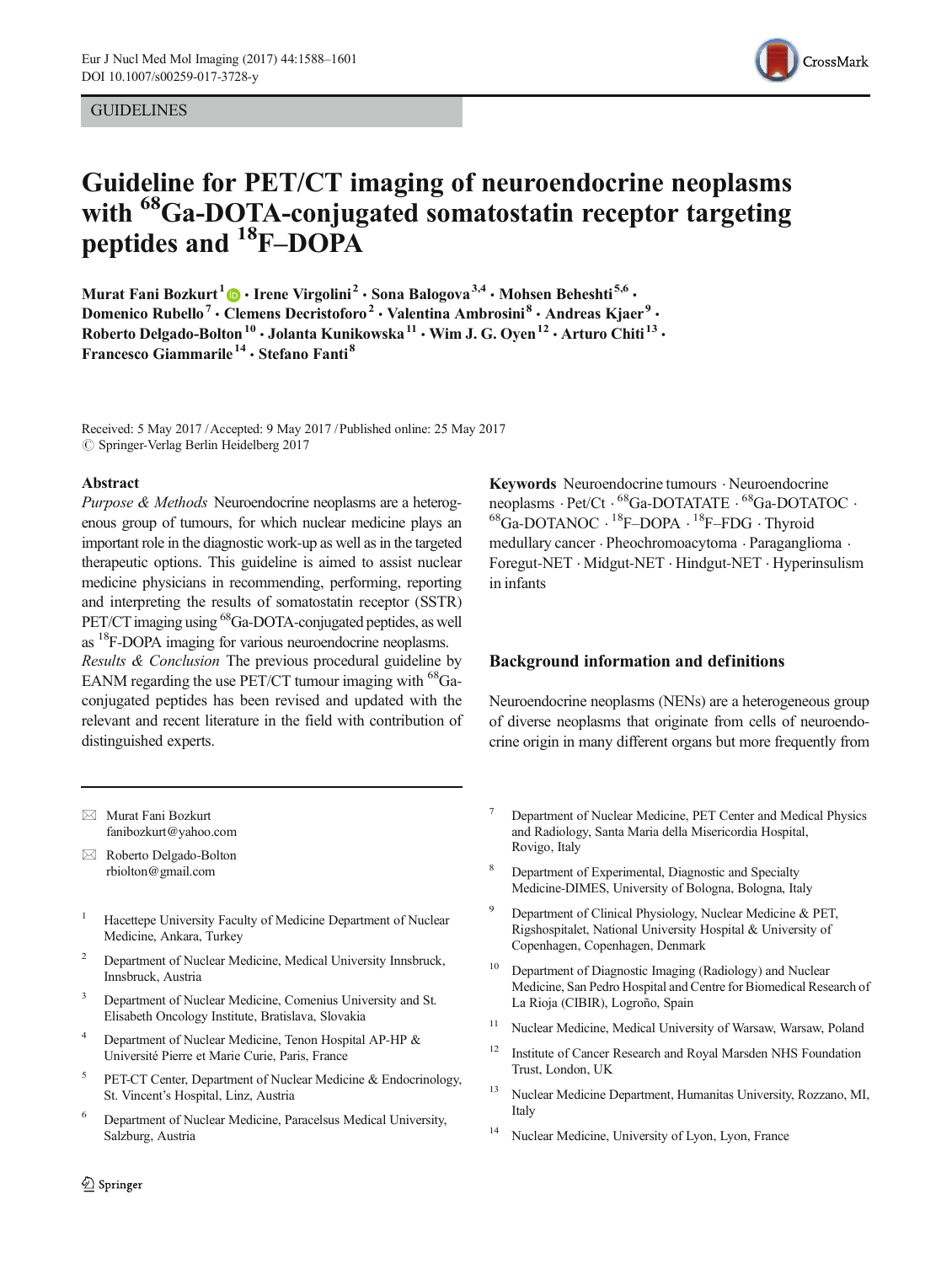the gastrointestinal tract and the lungs. Less common locations include thymus and other organs with endocrine function such as adrenal medulla, pituitary, parathyroid and thyroid.

The majority of NENs express somatostatin receptors (SSTR), which can be used as targets for radionuclide imaging and therapy. Somatostatin is a small cyclic neuropeptide that is found in neurons and endocrine cells and has a high density in the brain, peripheral neurons, endocrine pancreas and gastrointestinal tract  $[1-10]$  $[1-10]$  $[1-10]$  $[1-10]$  $[1-10]$ . Since the metabolic stability of naturally occurring somatostatin is very low, synthetic analogues with much more stability have been developed [\[1,](#page-11-0) [11](#page-11-0)].

Scintigraphy with radiolabeled somatostatin analogues, first with<sup>123</sup>I labelling and followed by  $111$ In and  $99$ mTc labelling, has been effectively used for the work-up of SSTR-positive NEN patients with a recorded detection rate between 50% and 100% in different studies [\[1](#page-11-0)–[11](#page-11-0)]. Both in planar and SPECT (or SPECT/CT) images, SSTR scintigraphy presents some limitations that may decrease the diagnostic efficacy. This is mostly due to high physiological uptake such as in the liver as well as the lack of detection of smaller lesions because of the suboptimal physical characteristics of the radiopharmaceuticals and the lower resolution of gamma cameras [\[12,](#page-11-0) [13](#page-11-0)].

PET imaging with <sup>68</sup>Ga-1,4,7,10-tetraazacyclododecane-1,4,7,10-tetraacetic acid (DOTA)-conjugated peptides, which are targeted to SSTR, has brought a new vision with regard to spatial resolution and patient comfort due to earlier and shorter acquisition times compared to SPECT radiopharmaceuticals. The most commonly used <sup>68</sup>Ga-DOTA-conjugated peptides are[<sup>68</sup>Ga-DOTA<sup>0</sup> -Tyr<sup>3</sup>] octreotide (<sup>68</sup>Ga-DOTA-TOC, <sup>68</sup>Gaedotreotide), [<sup>68</sup>Ga-DOTA<sup>0</sup>-<sup>1</sup>NaI<sup>3</sup>]octreotide (<sup>68</sup>Ga-DOTA-NOC) and  $[$ <sup>68</sup>Ga-DOTA<sup>0</sup> -Tyr<sup>3</sup>]octreotate (<sup>68</sup>Ga-DOTA-TATE) [\[14](#page-11-0)–[16\]](#page-11-0). Although all these radiopeptides bind to SSTR2, each has different affinity profiles for other SSTR subtypes [[17\]](#page-11-0) (Table 1). Along with highest affinity to SSTR2,<sup>68</sup>Ga-DOTA-NOC also shows a high affinity to SSTR3 and SSTR5, <sup>68</sup>Ga-DOTA-TOC binds also to SSTR5 (with lower affinity compared to DOTA-NOC) while <sup>68</sup>Ga-DOTA-TATE predominantly binds to SSTR2. Finally,<sup>68</sup>Ga-DOTA-lanreotide binds to SSTR2 and SSTR5 [[18](#page-11-0)]. Recently, also 64Cu-DOTA-TATE has been used in NEN patients and was found superior to SPECT-based somatostatin receptor imaging [\[19\]](#page-11-0). However, with the above-mentioned tracers, it should be kept in mind that in most NEN, SSTR2 is the receptor subtype

predominantly expressed [\[20\]](#page-11-0). Although these abovementioned radiopeptides function as receptor agonists to SSTR, recently some other radiopeptides with antagonist effects on SSTR have been introduced. Limited data on SSTR antagonist radiopeptides especially for PET applications exist, which might more efficiently localise NENs due to imaging higher number of binding sites on tumours (practically all the subtypes) and more stable binding [[21](#page-11-0)].

SSTRs are not only targets for radionuclide imaging but also serve for radionuclide therapy of NENs. Confirmation of receptor affinity with diagnostic imaging can indicate the potential for peptide receptor radionuclide therapy (PRRT). PRRT using receptor agonist or antagonist, on the basis of the theranostic approach has been accepted as an effective treatment option for NEN, since it has been introduced. <sup>68</sup>Ga as a positron emitter radionuclide can only be used for diagnostic imaging. For therapy, beta-emitters such as  $177$ Lu and 90Y are the major radionuclides that can be used for PRRT.

Many papers in the literature report the relevant role of  $PET/CT$  imaging with<sup>68</sup>Ga-DOTA-conjugated peptides in the clinical management of NENs. According to receptor avidity and affinity, patients can be guided to PRRT. The therapeutic radionuclide decision with the appropriate radiopeptide should be done on the basis of some factors such as the tumour size and location of the disease, which can easily be detected by pre-therapy diagnostic PET imaging [[22\]](#page-11-0).

Along with SSTR, NENs can be imaged by using other molecular and metabolic targets due to their neuroendocrine functional features. Most widely studied for this application has been  $6$ -l<sup>-18</sup>F-fluoro-dihydroxyphenylalanine (<sup>18</sup>F– DOPA). Many papers in the literature report the higher accuracy of <sup>18</sup>F–DOPA for imaging well differentiated NENs as compared to conventional imaging and gamma camera scintigraphy. Currently, the main clinical indication for NEN imaging with  $^{18}$ F–DOPA (also considering its relatively difficult availability and costly synthesis) is represented by tumours with low/variable SSTR expression, such as neuroectodermal tumours [\[23](#page-11-0)]. Furthermore, since several types of malignant and nonmalignant lesions may show variable expression of SSTR, <sup>18</sup>F–DOPA, as a tracer of the catecholamine metabolic pathway, may be helpful in the characterisation of lesions as attributable to medullary thyroid cancer, jejuno-ileal (midgut) NEN, pheochromocytoma, neuroblastoma or paraganglioma

| <b>Table 1</b> Affinity profiles of |  |
|-------------------------------------|--|
| different SSTR analogues            |  |

| <b>Table 1</b> Affinity profiles of<br>different SSTR analogues | Peptide              | Sstr1   | Sstr2           | Sstr3          | Sstr4         | Sstr <sub>5</sub> |
|-----------------------------------------------------------------|----------------------|---------|-----------------|----------------|---------------|-------------------|
|                                                                 | 68Ga-DOTATOC         | >10.000 | $2.5 \pm 0.5$   | $613 \pm 140$  | >1000         | $73 \pm 21$       |
|                                                                 | <b>68Ga-DOTATATE</b> | >10.000 | $0.2 \pm 0.004$ | >1000          | $300 \pm 140$ | $377 \pm 18$      |
|                                                                 | 68Ga-DOTANOC         | >10.000 | $1.9 \pm 0.4$   | $40.0 \pm 5.8$ | $260 \pm 74$  | $7.2 \pm 1.6$     |
|                                                                 |                      |         |                 |                |               |                   |

The table lists the values for the inhibitory constant (nmol/L) for <sup>68</sup> Ga-conjugated peptides. The IC50 value indicates the concentration when 50% of binding is inhibited.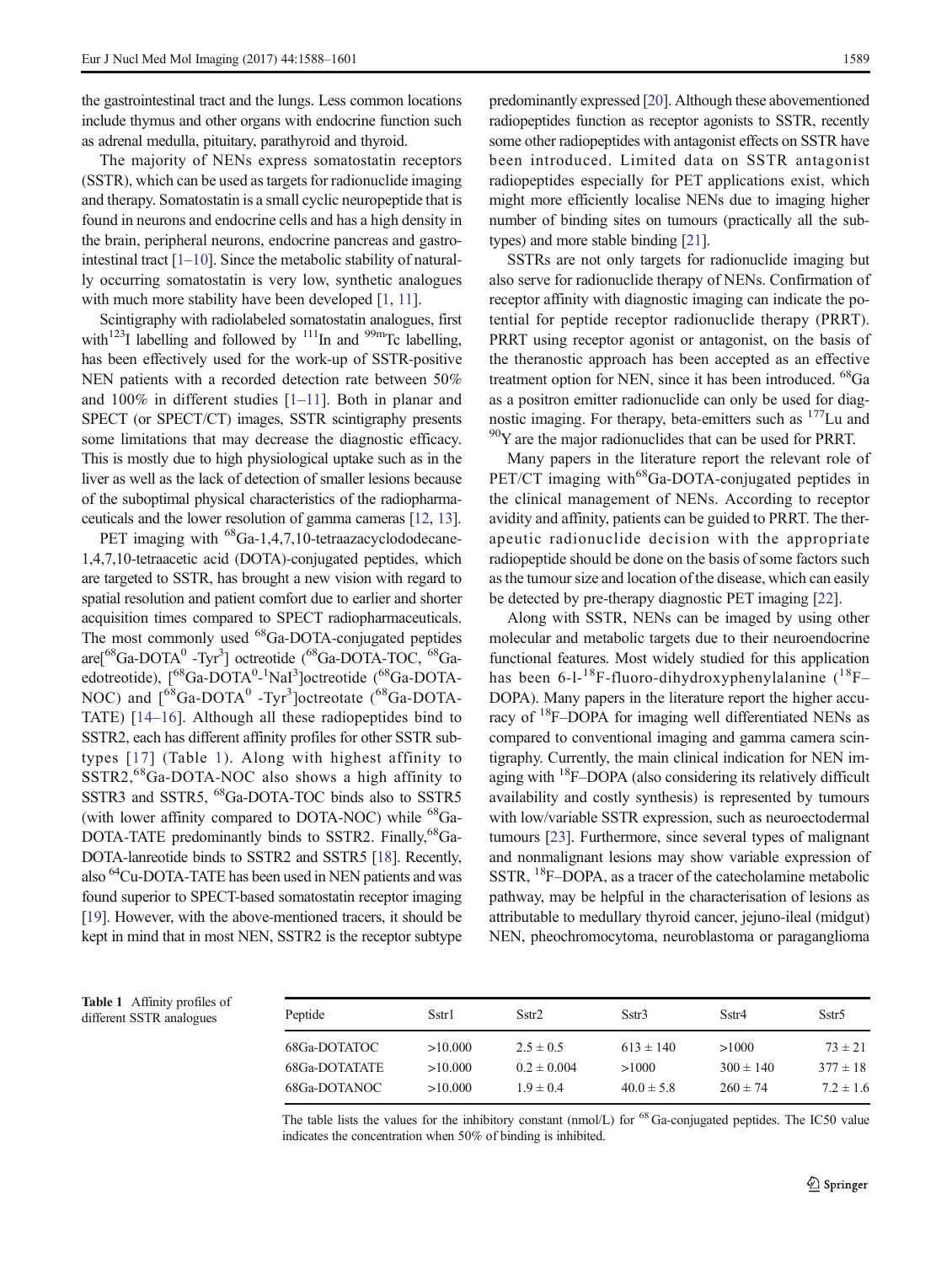in patients with doubt for synchrone/metachrone metastatic malignancy (e.g., breast cancer). Finally, even if <sup>18</sup>F–DOPA has no theranostic role, during the evaluation prior to treatment with somatostatin analogues, it may identify lesions with only weakly or not expressing SSTR and predict poor or no response to these lesions. Similarly, in the post-therapeutic setting,  $^{18}$ F–DOPA may be helpful in the identification of new lesions (i.e., disease progression).

Furthermore, radiolabelled peptide analogues targeting the cholecystokinin-2 receptor have been also described for NEN imaging. Initial clinical studies with  $\frac{99 \text{ m}}{\text{Tc}}$  and  $\frac{111}{\text{m}}$  labelled gastrin analogues showed very promising results in patients with MTC [[24,](#page-11-0) [25](#page-11-0)] as well as patients with other NENs [[26\]](#page-11-0). Recently, a new radiolabelled gastrin analogue with very promising characteristics for clinical translation, in terms of high metabolic stability, prolonged tumour uptake and low kidney retention, has been developed and will be studied in patients with metastatic MTC in the near future [[27\]](#page-11-0); however, evidence regarding possible PET-applications is still lacking.

 $^{18}$ F-2-fluorodeoxyglucose ( $^{18}$ F-FDG) PET/CT imaging plays a role not in recognition of disease but has important impact on prognostication of NENs. While most of the low grade highly differentiated NENs show high uptake of radiolabeled SSTR analogues and  $^{18}$ F–DOPA, poorly differentiated and more aggressive NENs show preferential uptake of the glucose analogue. Many reports indicate that, when positive, 18F–FDG is prognostic, identifying cases with a more aggressive disease and worse prognosis [[28](#page-11-0)].

According to eighth edition of the AJCC (American Joint Committee on Cancer) 2017 classification, NENs are divided into neuroendocrine tumours (NET) as NET Grade1, NET Grade 2 and NET Grade 3 and neuroendocrine carcinoma (NEC) as a separate group (Table [2\)](#page-3-0) [\[29\]](#page-11-0). This classification takes into account the proliferation marker Ki-67 index without the mitotic index of the tumour, in contrast to previous World Health Organisation (WHO) 2010 classification.

#### Tumours that may be visualised with<sup>68</sup>Ga-DOTA-conjugated peptides PET/CT include

- Tumours with high expression of somatostatin receptors [\[16](#page-11-0), [30](#page-11-0)–[36\]](#page-12-0).
- & Gastro-entero-pancreatic tumours (GEP) functioning and non-functioning (e.g.:gastrinoma, insulinoma, glucagonoma, VIPoma, etc.)
- Lung NENs
- & Sympatho-adrenal system tumours (e.g., paraganglioma)
- **Meningioma**
- Tumours with low or varying expression of receptors [[37,](#page-12-0) [38](#page-12-0)].
- & Breast carcinoma
- **Melanoma**
- Lymphoma
- Prostate carcinoma
- & Non-small cell lung cancer
- & Head and neck cancer
- Sarcoma
- & Renal cell carcinoma
- & Differentiated thyroid carcinoma
- Astrocytoma
- Tumours with neuroendocrine/neuroectodermal features that may be visualised with<sup>18</sup>F–DOPA PET/CT include [[31](#page-12-0), [39](#page-12-0)–[42\]](#page-12-0):
- & Jejuno-ileal(midgut) NENs
- & Pheochromocytoma
- Paraganglioma
- Neuroblastoma
- Medullary thyroid cancer
- Other tumours/tumour-like conditions with high 18F– DOPA uptake include:
- Brain tumours
- Beta cell hyperplasia (especially for the indication of congenital hyperinsulinemichypoglycemia)
- Tumours with neuroendocrine features that show high $18$ F–FDG uptake:
- & Neuroendocrine carcinomas (NECs)
- Neuroendocrine neoplasms (NENs) with high histologic grade or G2 and G3 NETs with suspected aggressive behaviour
- Medullary thyroid cancer (MTC)
- Mixed adenoneuroendocrine cancers (MANEC)
- & Synchrone/metachrone non-NEN malignancies

### Clinical indications of PET/CT imaging with <sup>68</sup>Ga-labelled somatostatin analogues

The primary indication of <sup>68</sup>Ga-DOTA-conjugate peptides PET/CT imaging is localisation and characterisation of NENs, which usually express high density of SSTR.

Less frequently it can be used in non-NEN imaging, particularly if treatment with radiolabeled therapeutic somatostatin analogues is considered. 68Ga-DOTA-conjugate peptides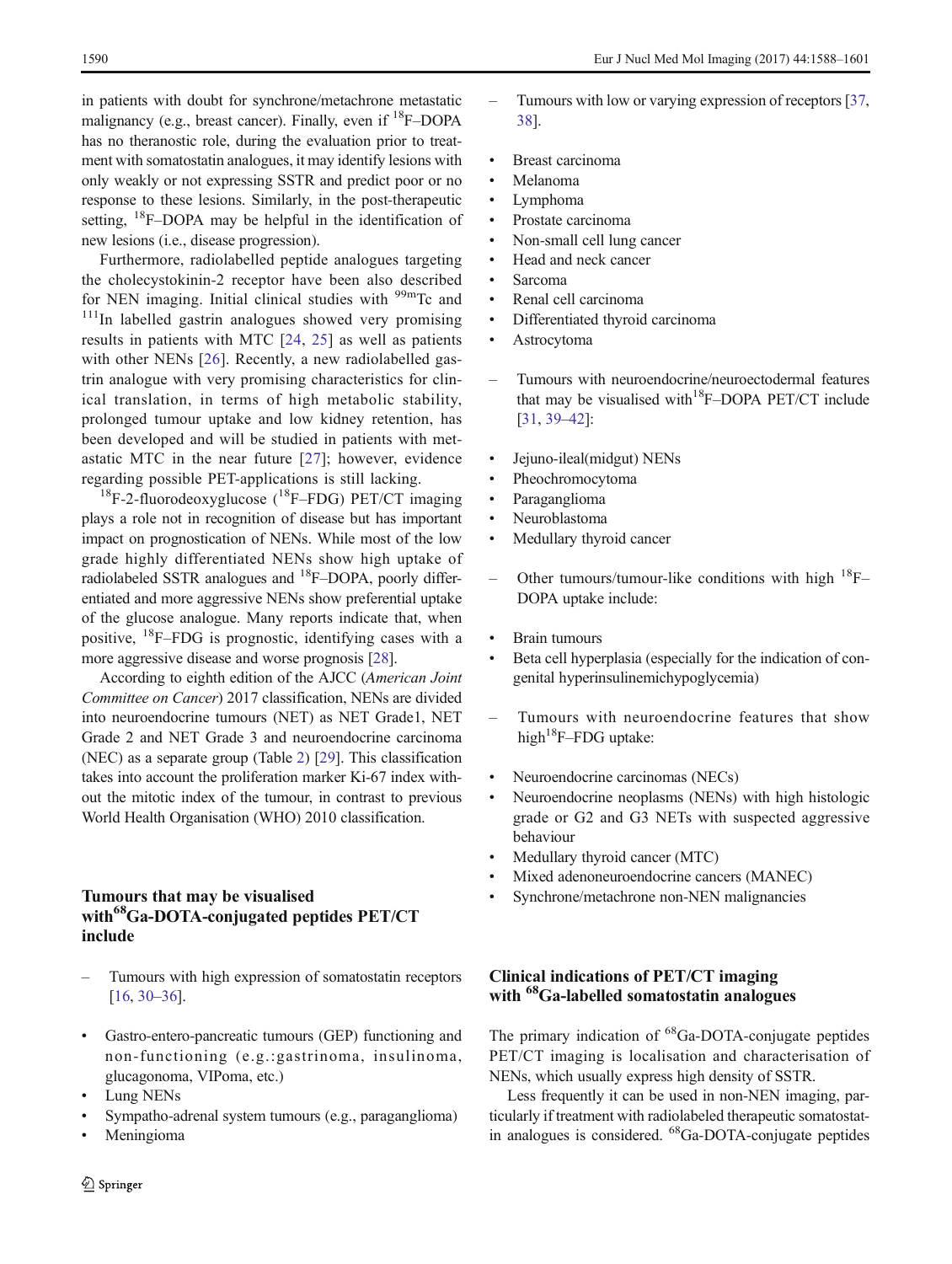#### <span id="page-3-0"></span>Table 2 Classification of NENs according to AJNCC 2017 [[29](#page-11-0)]

| Neuroendocrine Neoplasm (NEN)                              |                                                                             |                                                                            |                                                                                                                     |  |  |  |
|------------------------------------------------------------|-----------------------------------------------------------------------------|----------------------------------------------------------------------------|---------------------------------------------------------------------------------------------------------------------|--|--|--|
| NEN with Ki-67 $< 20\%$                                    |                                                                             | NEN with Ki-67 $> 20\%$                                                    |                                                                                                                     |  |  |  |
| NET G1<br>Neuroendocrine tumours<br>low grade Ki-67 $<$ 3% | NET G2<br>Neuroendocrine tumours<br>well differentiated<br>Ki-67 $3\%$ -20% | NET G3<br>Neuroendocrine tumours<br>well differentiated<br>Ki-67 21\%-55\% | <b>NEC</b><br>Neuroendocrine carcinoma<br>with Ki-67 $>$ 21%,<br>usually $> 55\%$<br>- large cells<br>- small cells |  |  |  |

PET/CT cannot be considered as the first-choice functional modality in the management of patients with non-NENs, except for the determination of SSTR status.

Based on available bibliographic evidence, the following indications for PET/CT imaging with  $^{68}$ Ga-labelled somatostatin analogues are documented:

- Detection of the primary occult neuroendocrine tumour when a metastasis of an unknown primary neuroendocrine tumour has been demonstrated or when the serum concentration of a specific tumour marker is increased with no evidence of a primary tumour at conventional imaging modalities.
- Characterisation of a bronchial mass as neuroendocrine tumours when other diagnostic modalities were not conclusive.
- & Characterisation, staging, detection in case of biochemical recurrence and restaging of neuroendocrine tumours of the foregut, including in the thymus or the bronchi.
- & Characterisation, staging, detection in case of biochemical recurrence and restaging of jejuno-ileal (midgut) neuroendocrine tumours, when<sup>18</sup>F–DOPA is not available or  $PET/$ CT imaging with <sup>18</sup>F–DOPA is non-conclusive.

### In the management of NENs<sup>68</sup>Ga-DOTA-conjugate peptides PET/CT is used for

- & Diagnosis and staging: Localise primary tumours and detect sites of metastasis (staging) [[32](#page-12-0)–[38](#page-12-0), [43](#page-12-0)–[45\]](#page-12-0).
- Re-staging: Follow-up of patients with known disease to detect residual, recurrent or progressive disease (restaging) [\[32](#page-12-0)–[38,](#page-12-0) [43](#page-12-0)–[46](#page-12-0)].
- & Prognosis: Determine SSTR status (patients with SSTRpositivetumors are more likely to respond to targeted somatostatin analogues therapy) [\[15,](#page-11-0) [42,](#page-12-0) [44\]](#page-12-0).
- Management decisions: Select patients with metastatic disease for SSTR radionuclide therapy (with  $177$ Lu or  $90$ Y-DOTA-peptides) [[44,](#page-12-0) [47](#page-12-0)].

Monitor the response to therapy (surgery, radiotherapy, chemotherapy or PRRT) [\[48\]](#page-12-0).

The sensitivity of <sup>68</sup>Ga-DOTA-conjugate peptides PET/CT is likely to vary among tumour types, depending on the density of SSTR receptors. Due to the short half-life of  ${}^{68}Ga$ , conjugated peptides cannot be used for dosimetry, which is usually derived from <sup>177</sup>Lu-DOTA-labelled peptides. The sensitivity of  ${}^{68}$ Ga-DOTA-conjugate peptides PET/CT may theoretically be reduced in patients receiving therapeutic doses of somatostatin analogues such as octreotide, but this issue still needs to be clarified [[49](#page-12-0)].

On empirical grounds prior PET with <sup>68</sup>Ga-DOTA-conjugated peptides, it has been recommended to discontinue therapy with somatostatin analogues (when possible and not contraindicated) to avoid possible SSTR blockade [\[50\]](#page-12-0). However, there are literature reports of an improved tumour/non-tumour ratio, following pre-treatment with somatostatin analogues as a consequence of non-saturability of SSTR expressed by malignant cells in contrast to SSTR expressed by non-malignant ones [[51,](#page-12-0) [52](#page-12-0)].

If discontinuation is undertaken, it has been reported that the time interval between interruption of therapy and <sup>68</sup>Ga-DOTA-conjugated peptides PET/CT depends on the type of somatostatin analogue used: 1 day is suggested for short-lived molecules and 3–4 weeks for long-acting analogues. However, this issue is still not definitely clarified and some centres do not require octreotide withdrawal before PET examination. Some centres suggest that the best option is to perform the PET/CT study just prior to the scheduled monthly dose of long-acting octreotide [\[50\]](#page-12-0).

However, taken together there is no clear evidence that discontinuation of somatostatin analogues prior to PET imaging with 68Ga-DOTA-conjugated peptides is necessary.

### Indications for 18F–DOPA PET/CT for NENs

PET with <sup>18</sup>F–DOPA provides a functional approach of pathologies, organs or tissues, where enhanced intracellular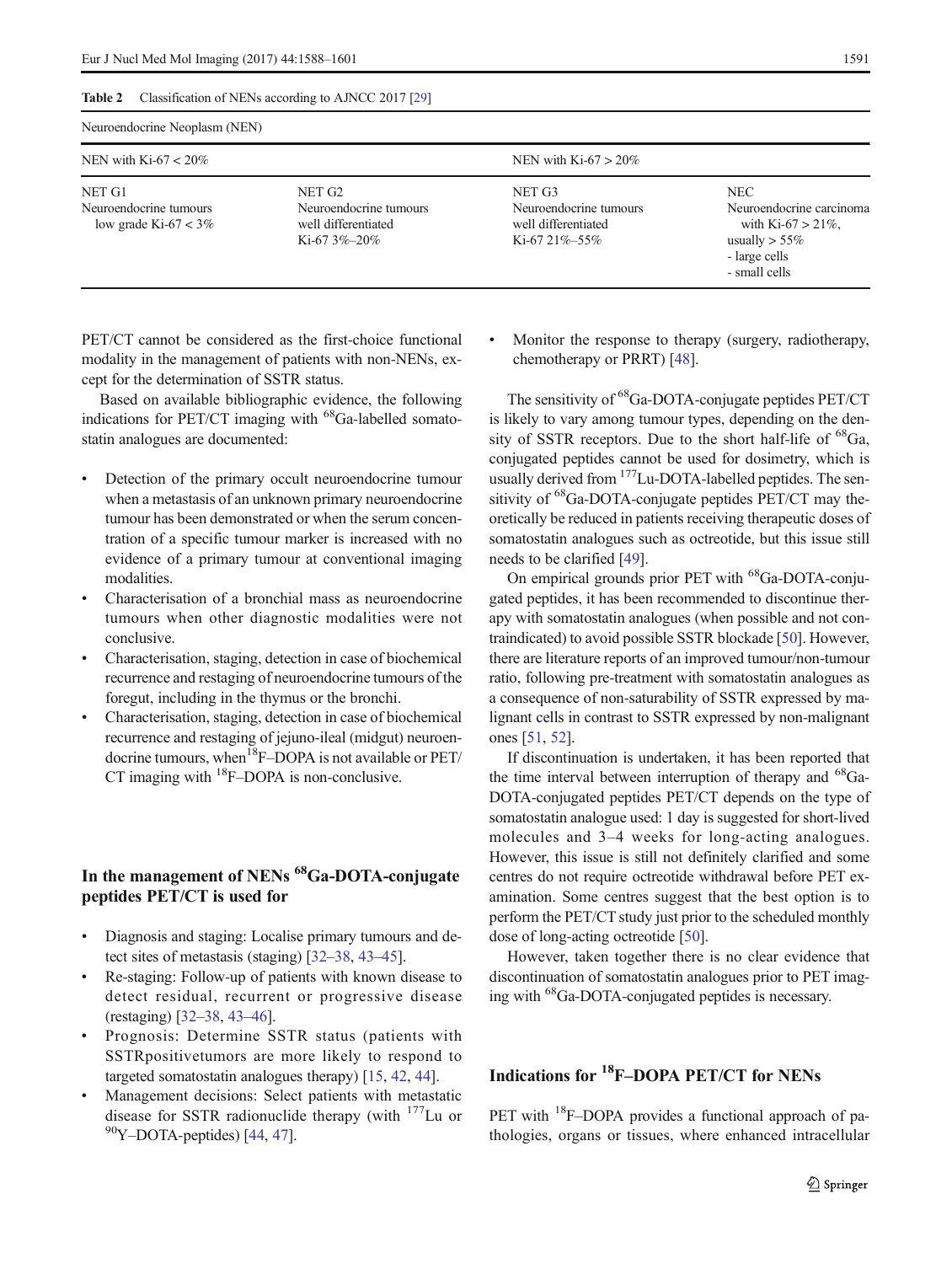transport and decarboxylation of the amino acid DOPA is the diagnostic target.

For functional imaging of NEN, <sup>18</sup>F–DOPA is approved in several EU countries in following indications:

- Diagnosis
- Diagnosis and localisation of glomus tumours in patients with a gene mutation of the succinate dehydrogenase D variant
- Localisation of pheochromocytoma and paraganglioma
- Diagnosis and localisation of insulinomas in the case of hyperinsulinism in infants and children
- **Staging**
- Phaeochromocytoma and paraganglioma
- Well-differentiated neuroendocrine tumours of the digestive tract
- Detection in case of reasonable suspicion of recurrences or residual disease
- Phaeochromocytoma and paraganglioma
- Medullary thyroid cancer with elevated serum levels of calcitonin
- Well-differentiated NETs of the digestive tract
- Other endocrine digestive tumours when somatostatin receptor scintigraphy is negative.

### Indications for 18F–FDG PET/CT for NENs

- & Localisation of NECs and high-grade poorly-differentiated NETs with aggressive behaviour.
- Prognosis
- Localisation of synchrone/metachrone non-NEN malignancy

The proposed diagnostic strategy with the use of abovementioned radiopharmaceuticals that are currently available is tabulated in Table [3](#page-5-0) based on different NEN types.

### **Precautions**

- & Pregnancy (suspected or confirmed):In the case of a diagnostic procedure in a patient who is or may be pregnant, a clinical decision is necessary to consider the benefits against the possible harm of carrying out any procedure.
- & Breastfeeding: If radiopharmaceutical administration is considered necessary, breastfeeding should be interrupted

and can be restarted after elapsing of seven physical halflives of radionuclide in a radiopharmaceutical, when the level of radiation in the milk will not result in a radiation dose to the child greater than 1 mSv.

The ionising radiation from  ${}^{68}Ga$ -DOTA-conjugate peptides administration must be carefully evaluated in subjects less than 18 years of age. However, the dosimetry of<sup>68</sup>Ga- somatostatinanalogues is more favourable than that  $of<sup>111</sup>$ ln-pentetreotide.

It has been recommended to temporarily withdraw somatostatin analogue therapy (when possible) to avoid possible SSTR blockade (see patient preparation). In some patients the withdrawal of therapy might not be tolerated [[50](#page-12-0)–[52](#page-12-0)].

# Pre-examination procedure for <sup>68</sup>Ga-conjugate peptides PET imaging

- 1) Patient preparation
	- The physician or the technologist should give the patient a detailed explanation and information about the procedure.
	- It has been advocated by some authors to withdraw "cold" octreotide therapy (when possible and not contraindicated) to avoid possible SSTR blockade. The time interval between interruption of therapy and 68Ga-DOTA-conjugate peptides PET/CT depends on the type of drugs used: 1 day is suggested for shortlived molecules and at least 3–4 weeks for long-acting analogues [\[50](#page-12-0)–[52\]](#page-12-0).
	- No need for fasting before injection.
- 2) Pre-injection

The nuclear medicine physician should consider all the following information useful for an optimal interpretation of the study:

- Relevant history of suspected or known primary tumour
- & Absence or presence of functional symptoms
- Laboratory test results (hormone or tumour marker levels)
- Other imaging modalities' results (CT, MRI, US, X-rays)
- & History of recent biopsy, (including tumour grading and ki-67), surgery, chemotherapy, radiotherapy or radionuclide therapy
- & History of recent somatostatin analogue therapy and of PRRT
- 3) Administration of <sup>68</sup>Ga-DOTA-conjugate peptides (DOTA-TOC, DOTA-NOC, DOTA-TATE)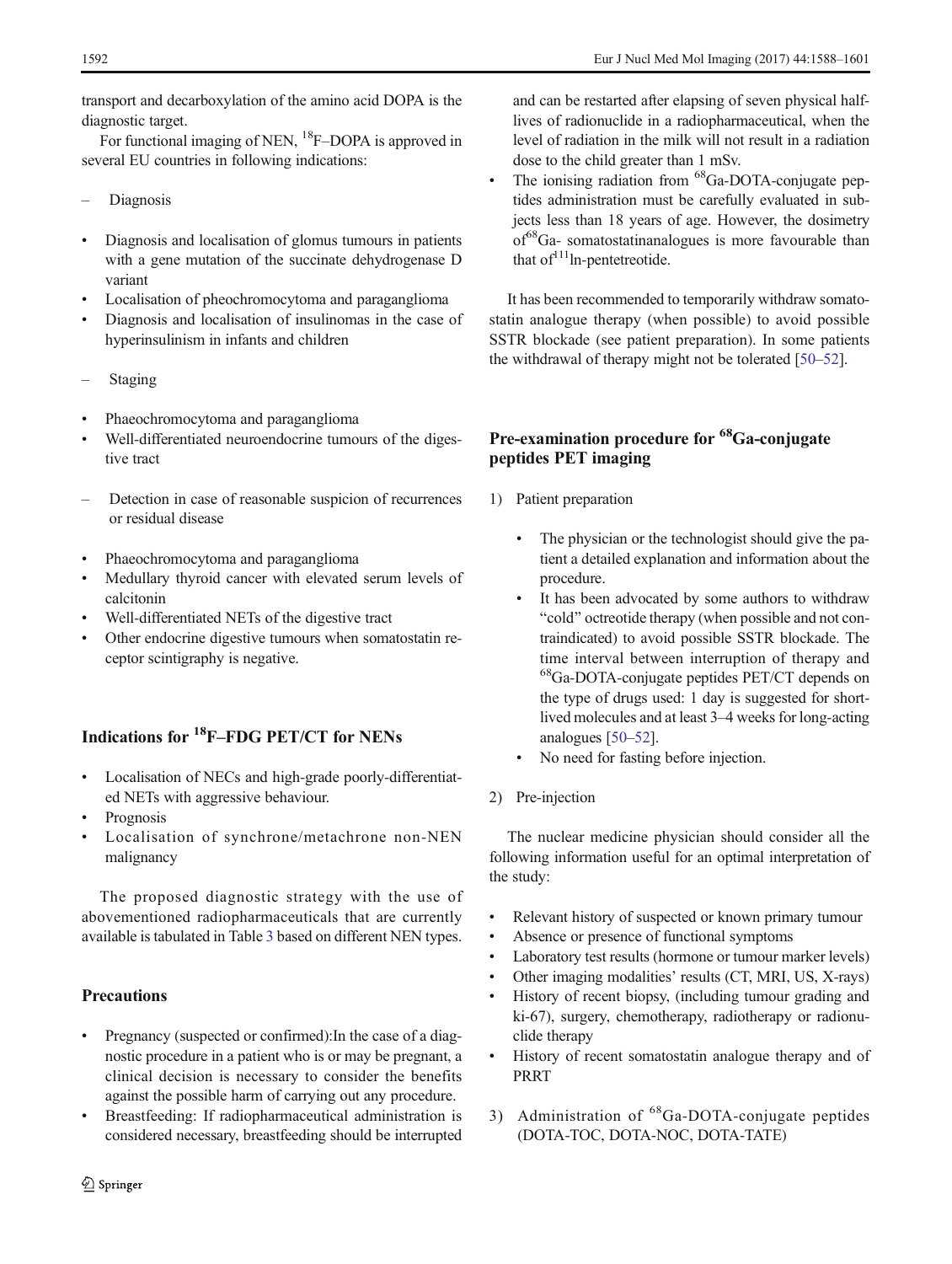<span id="page-5-0"></span>Eur J Nucl Med Mol Imaging (2017) 44:1588–1601 1593

Table 3 Proposed diagnostic strategy based on the NEN type

| Type of NEN                                   | Place in diagnostic strategy (I-II-III)*                     |                                                                                                     |                                                                                               |  |  |  |
|-----------------------------------------------|--------------------------------------------------------------|-----------------------------------------------------------------------------------------------------|-----------------------------------------------------------------------------------------------|--|--|--|
|                                               | $^{68}Ga$ -somatostatin analogue                             | $^{18}F$ -DOPA                                                                                      | ${}^{18}F$ -FDG                                                                               |  |  |  |
| Medullary thyroid cancer                      | III mainly when treatment with SST<br>analogues is an option | In patients with high serum<br>calcitonin levels: I<br>In patients with high serum<br>CEA levels II | In patients with high serum calciton in levels II<br>In patients with high serum CEA levels I |  |  |  |
| Foregut NET                                   |                                                              | Not indicated                                                                                       |                                                                                               |  |  |  |
| Midgut NET                                    |                                                              |                                                                                                     | H                                                                                             |  |  |  |
| Hindgut-NET                                   | П                                                            | П                                                                                                   |                                                                                               |  |  |  |
| Pheochromocytoma                              | II/III                                                       | With SDHD mutation I<br>With SDHB mutation II-                                                      | With SDHD mutation II<br>With SDHB mutation I                                                 |  |  |  |
| Paraganglioma                                 | Head and neck<br>Abdomen/pelvis<br>П                         | Head and neck<br>П<br>Abdomen/pelvis                                                                | Head and neck<br>Ш<br>Abdomen/pelvis<br>III                                                   |  |  |  |
| <b>CUP NET</b>                                | If suspected primary foregut I                               | If suspected primary midgut I                                                                       | To localise the primary tumour and eventual<br>non-NET malignancy I                           |  |  |  |
| Neuroblastoma                                 |                                                              |                                                                                                     | Older age, advanced stages or MYCN<br>amplification I                                         |  |  |  |
| Hyperinsulinism in infants<br>and in children |                                                              | Ι                                                                                                   |                                                                                               |  |  |  |

CUP: carcinoma of unknown primary

\*I: The first choice proposed

II: The second choice proposed

III: The third choice proposed

- & The radiopharmaceutical should be administered using an indwelling catheter to avoid any extravasation.
- The activity of the radiopharmaceutical to be administered should be determined after taking account of the Directive 97/43/EURATOM. It is expected that Diagnostic Reference Levels (DRL) for radiopharmaceuticals will not to be exceeded for standard procedures when good and normal practice regarding diagnostic and technical performance is applied. It should be noted that in each country Nuclear Medicine physicians should respect the DRLs and the rules stated by the local law. Activities higher than the DRLs must be justified. For the aforementioned reasons the following activity for <sup>68</sup>Ga-DOTA-TOC, <sup>68</sup>Ga-DOTA-NOC,<sup>68</sup>Ga-DOTA-TATE should be considered only as a general indication, based on literature data and current experience.
- The activity administered ranges from 100 to 200 MBq, also depending on the PET scanner technical characteristics and patient body weight. The recommended activity to obtain a good image quality is at least 100 MBq. The experience in paediatric patients is very limited; when the use of the radiopharmaceutical is considered necessary in a

child the activity should be reduced according to the recommendations of the EANM Paediatric Task Group [\[53](#page-12-0)]. The organ that receives the largest radiation dose is the spleen followed by kidneys and bladder.

- Definitive dosimetric data for <sup>68</sup>Ga-DOTA-TOC, DOTA-NOC and DOTA-TATE are available in the literature, and the mean effective dose is 0.023, 0.025, and 0.0257 mSv/MBq, respectively, in several dosimetric studies [[54](#page-12-0)–[56](#page-12-0)].
- The amount of DOTA-conjugate peptides (DOTA-TOC, DOTA-NOC, DOTA-TATE) injected should be below 50 μg; this amount is not expected to have any clinically significant pharmacological effect. The radiopharmaceutical should not be injected into intravenous lines together with solutions for parenteral nutrition.
- 4) Post-injection

Patients should void before scanning. Elimination of the extra fluid intake will help to flush out unbound labelled DOTA-conjugate peptides and non-peptide-bound <sup>68</sup>Ga by glomerular filtration. This will reduce the background noise as well as the radiation dose to kidneys and bladder.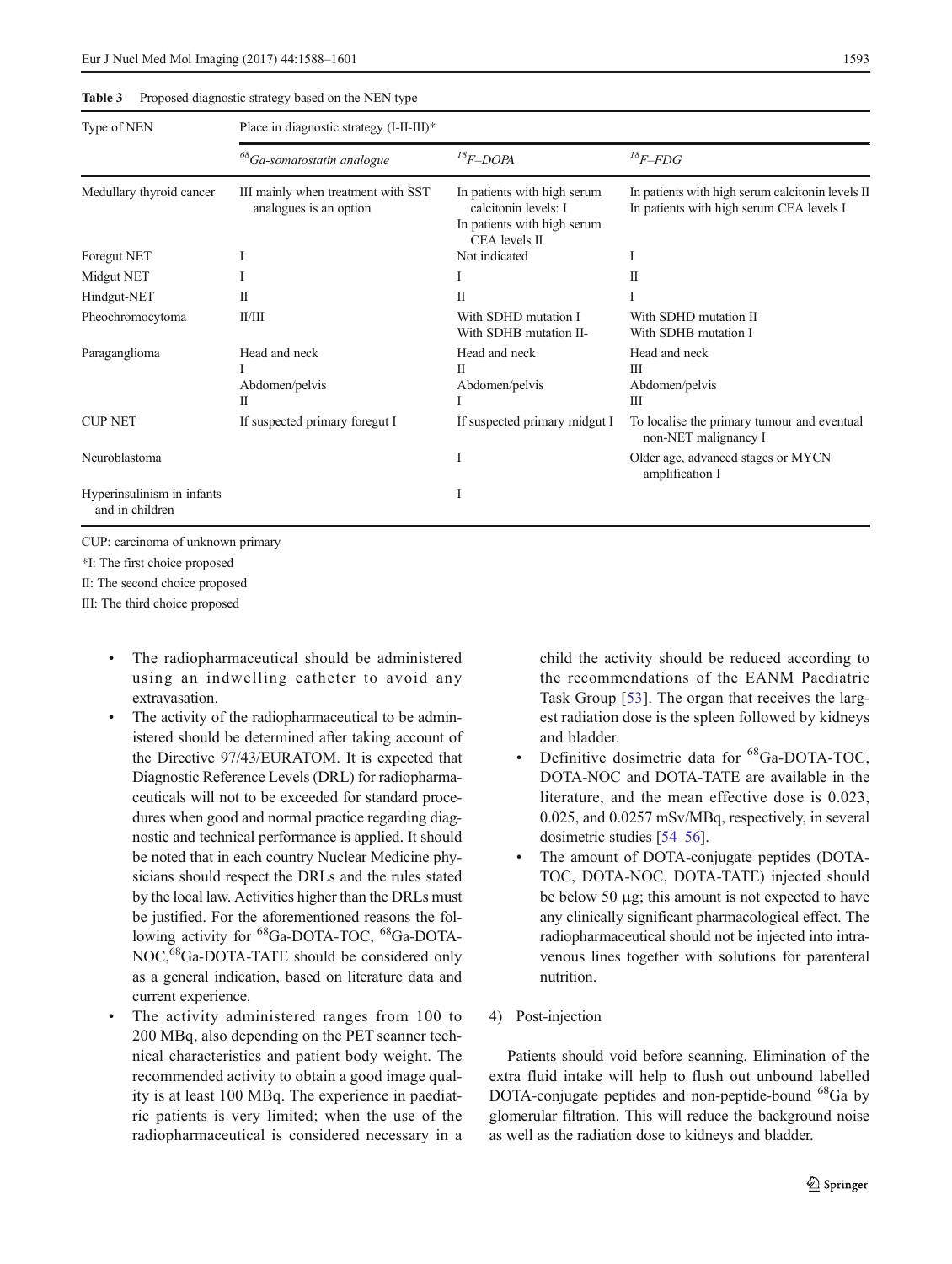### Pre-examination procedure for 18F–DOPA PET imaging

- 1) Patient preparation
	- The physician or the technologist should give the patient a detailed explanation and information about the procedure.
	- & The oral premedication by the decarboxylase inhibitor carbidopa (L-alpha-hydrazino-alpha-methyl-b-3,4-dihydroxyphenyl propionic acid), which was introduced to block the aromatic aminoacid decarboxylase enzyme, is controversial. The posology of carbidopa usually ranges between 100 and 200 mg (or 2 mg/kg of body weight) [\[57](#page-12-0)]. Eriksson et al. reported that the pre-treatment with carbidopa led to a 6-fold decrease in renal excretion while the tumour uptake increased three-fold [[58](#page-12-0)]. Concordantly, Timmers et al. [[59](#page-12-0)] reported that, compared with baseline<sup>18</sup>F-DOPA PET, carbidopa pre-treatment resulted in the detection of three additional lesions in three of 11 patients with pheochromocytoma or extraadrenal paraganglioma. In contrast, in one infant of the Ribeiro's series the diffuse uptake of  ${}^{18}$ F–DOPA in the pancreas completely disappeared under carbidopa treatment, while the kidney activity was still present; the patient had histologically proven diffuse abnormal pancreatic cells scattered in the whole pancreas [[60\]](#page-12-0). Similar findings have been reported by Kauhanen et al. in 2008 in two of three adults with insulinoma [\[61\]](#page-12-0). These findings do not favour the use of carbidopa in patients with pancreatic tumours since pancreatic physiological uptake disappears, and tumour uptake could also disappear along with this. Carbidopa effect on  $^{18}$ F-DOPA uptake in insulinomas is not fully elucidated. No final consensus has been reached about the usefulness of carbidopa in patients with insulinoma-related hyperinsulinemic hypoglycaemia [[62](#page-12-0), [63](#page-13-0)].

Currently, no preparation of carbidopa (without levodopa) is commercially available.

Fasting On an empirical basis, to avoid interaction with aminoacids from food,  ${}^{18}$ F–DOPA should be administered to patients fasting for a minimum of 4 h without limiting water intake.

Medication withdrawal No special interactions have been reported and no therapeutic discontinuation of F-DOPA is needed.

Posology and time of acquisition According to extensive literature data, the recommended activity of 18F–DOPA for an adult is 2 to 4 MBq/kg (this activity has to be adapted according to the PET scanner technical characteristics and the acquisition mode), administered by direct slow intravenous injection over approximately 1 min [\[64](#page-13-0), [65](#page-13-0)].

The use in children and adolescents has to be considered carefully, based upon clinical needs and assessing the risk/ benefit ratio in this patient group. The activities to be administered to children and adolescents may be calculated according to the recommendations of the European Association of Nuclear Medicine (EANM) paediatric dosage card.

To detect foci in the liver, intestine or pancreas area, early "static" images can be acquired starting 5 min after injection, or a "dynamic" acquisition starting right after the injection for 10 min. Whole-body: images are usually acquired 60 min after injection.

### Physiological biodistribution of <sup>68</sup>Ga-DOTA-conjugate peptides

68Ga-DOTA-conjugate peptides are rapidly cleared from the blood. Arterial activity elimination is bi-exponential and no radioactive metabolites are detected within 4 h in serum and urine. Maximal tumour activity accumulation is reached  $70 \pm 20$  min post injection. Kidney uptake averaged <50% compared with spleen uptake. Excretion is almost entirely through the kidneys [[13\]](#page-11-0). SSTRs are expressed by many neuroendocrine and non-neuroendocrine cells of the body, so different organs may be imaged by somatostatin receptor scintigraphy including the liver, spleen, pituitary, thyroid, kidneys, adrenal glands, salivary glands, stomach wall, bowel. The pancreas shows variable uptake of  ${}^{68}Ga$ -DOTA-conjugate peptides. Though all five subtypes of SSTR are present in the pancreas, the SSTR2 receptor is preferably found and is located in the islets. Accumulation of islets in one pancreatic region (more frequently the pancreatic head) may mimic focal tumour disease in the pancreas [[66\]](#page-13-0). Prostate gland and breast glandular tissue may show diffuse low-grade  $^{68}Ga$ -DOTAconjugate peptide physiologic uptake.

Biodistribution of 68Ga-DOTA-conjugate peptides may show some differences depending on the receptor coverage of the individual peptide that is conjugated to the molecule. According to literature data, <sup>68</sup>Ga-DOTATATE, which has mainly affinity to SST receptor subtype 2, shows more intense physiological uptake in the pituitary and salivary gland [[56\]](#page-12-0), in comparison with that of <sup>68</sup>Ga-DOTANOC, with receptor coverage of 2, 3 and 5. Although the receptor subtype coverage of  ${}^{68}Ga$ -DOTATATE is limited compared to  ${}^{68}Ga$ -DOTANOC, the lesions showed more intense uptake which result in higher lesion-to-background ratio in 68Ga-DOTATATE imaging compared with <sup>68</sup>Ga-DOTANOC [[67\]](#page-13-0).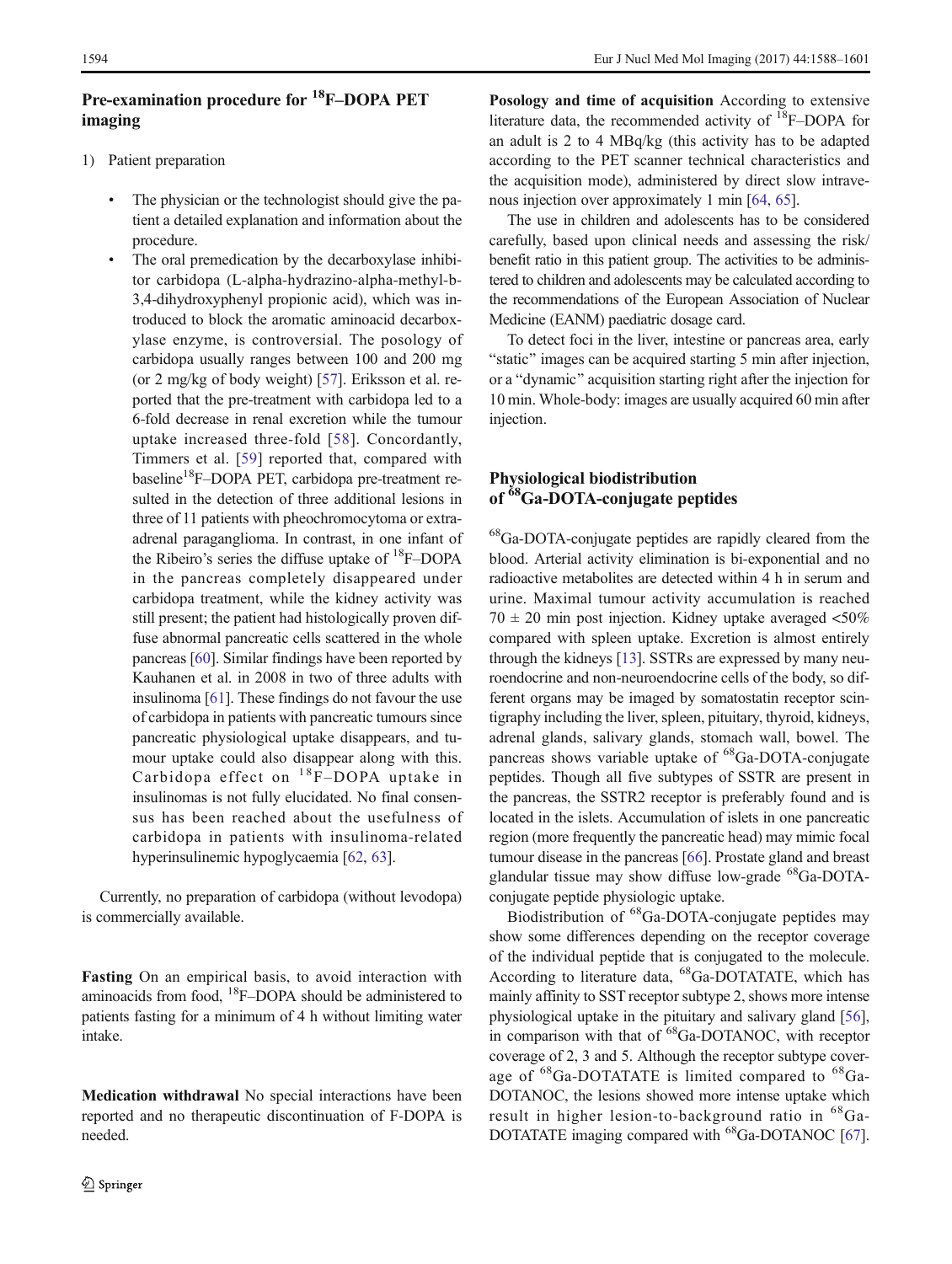However, there is still a debate in the literature whether uptake pattern differences due to receptor coverage of various radiopeptides significantly affects interpretation of the scans. Some studies state that despite the differences between biodistribution patterns of various radiopeptides mainly due to different receptor subtype affinities, all radiopeptides have comparable diagnostic performance and this difference has no significance with regard to interpretation of the scans. However, there are also some studies stating that SST 2,3,5 specific radiotracer <sup>68</sup>Ga-DOTANOC detects significantly more lesions than the SST2-specific radiotracer <sup>68</sup>Ga-DOTATATE in patients with gastroenteropancreatic-NENs, although the clinical relevance of this finding has yet to be proven in larger studies [[68\]](#page-13-0). As a result, there are, to our knowledge, no clinically relevant differences, although some studies of comparison reported the superiority of one radiopharmaceutical over the other in very limited sample populations.

### Physiological biodistribution of <sup>18</sup>F–DOPA

According to a study on biodistribution of <sup>18</sup>F-DOPA, which included a cohort of 107 patients, the radiopharmaceutical showed uptake in the basal ganglia (mean SUVmax 2.8, range 1.5–3.6), liver (mean SUVmax 2.2, range 1.1–2.9), the pancreas mainly in the uncinate process (mean SUVmax 5.7, range 2.9–14.1) and less intense in the body–tail region (mean SUVmax 4.1, range 2.1–6.2), adrenal glands (mean SUVmax 1.9, range 0.7–4.3). Very intense and variable uptake was seen in the excretory organs: gallbladder and biliary tract (mean SUVmax 8.5), kidneys (mean SUVmax 4.4), ureters and urinary bladder (mean SUVmax 111) depending on individual elimination timing. In their series, bowel uptake (mean SUVmax 2.3) was an unusual finding and, when seen, presented only mild diffuse uptake. Mild uptake can be also seen in the liver, myocardium, peripheral muscles and in some cases a very faint uptake can be seen in the mammary glands, the oral cavity, the oesophagus, and the bowel. The uptake was mildly variable in the basal ganglia and even less variable in the liver parenchyma. However, greater variability was observed in the pancreas, especially in the uncinate process and in the adrenal glands. Regarding the adrenals, this data showed significant variability in  $^{18}$ F–DOPA uptake [[64](#page-13-0), [69\]](#page-13-0). In the literature it is reported that children can present  $^{18}$ F– DOPA uptake in the growth plates [\[70\]](#page-13-0).

#### Effect of carbidopa premedication on the biodistribution of 18F–DOPA

The oral premedication by the decarboxylase inhibitor carbidopa, which was introduced to block the aromatic

aminoacid decarboxylase enzyme, is controversial and is of less common use than in neurologic indications. The administration of carbidopa increases, the uptake of  ${}^{18}$ F–DOPA in the basal ganglia, lungs, myocardium and liver and decreases the pancreatic uptake of  ${}^{18}$ F–DOPA [\[59\]](#page-12-0). Physiologic excretion into the ducts of the biliary tract, the gallbladder and the urinary system continues to be seen after carbidopa and no changes were reported. Similar effects of carbidopa premedication are reported in children [[70](#page-13-0)].

### Preparation of <sup>68</sup>Ga-DOTA-conjugate peptides

Currently different types of 68Ge/68Ga-generators are being used, all of them providing  $^{68}Ga$  in strongly acidic hydrochloric acid solutions (0.05-1NHCl) [\[61\]](#page-12-0). For radiolabelling DOTA-conjugated peptides, different techniques have been developed and are being employed, usually using semi- or fully automated systems. They are either based on prepurification and concentration of the generator eluate using an anion-exchange or cation-exchange technique, or using a fraction of the generator eluate directly for radiolabelling. Radiolabelling is performed using a suitable buffer at elevated temperature followed by purification of the radiolabelling solution using a C-18 cartridge and appropriate aseptic formulation. Either method employed must ensure that the level of germanium-68 ( $^{68}$ Ge) in the final preparation is lower than  $0.001\%$  of the gallium-68 (<sup>68</sup>Ga) radioactivity. Quality parameters to be tested may vary depending on the technique applied and are currently defined within a monograph of the European Pharmacopoeia for  $^{68}$ GaDOTA-TOC(Gallium- $^{68}$ Ga) Edotreotide Injection, No. 2482). Quality control protocols must include tests for radionuclidic purity, radiochemical purity (HPLC, TLC), chemical purity (buffer, solvents) as well as sterility and endotoxin testing using validated methods. National regulations have to be followed in preparation and QC of these products. A review on production technologies and quality aspects can be found [\[71](#page-13-0), [72\]](#page-13-0).

Recently generators with a marketing authorisation have become available and radiolabelling kits are in the pipeline. This will simplify kit-based preparation of <sup>68</sup>Ga-SST analogues potentially reducing the requirements for purification, GMP compliance and quality control.

#### PET/CT scanner quality control

A strict quality control programme should be routinely performed according to the rules of each country, as stated in the Council Directives 97/43/ EURATOM.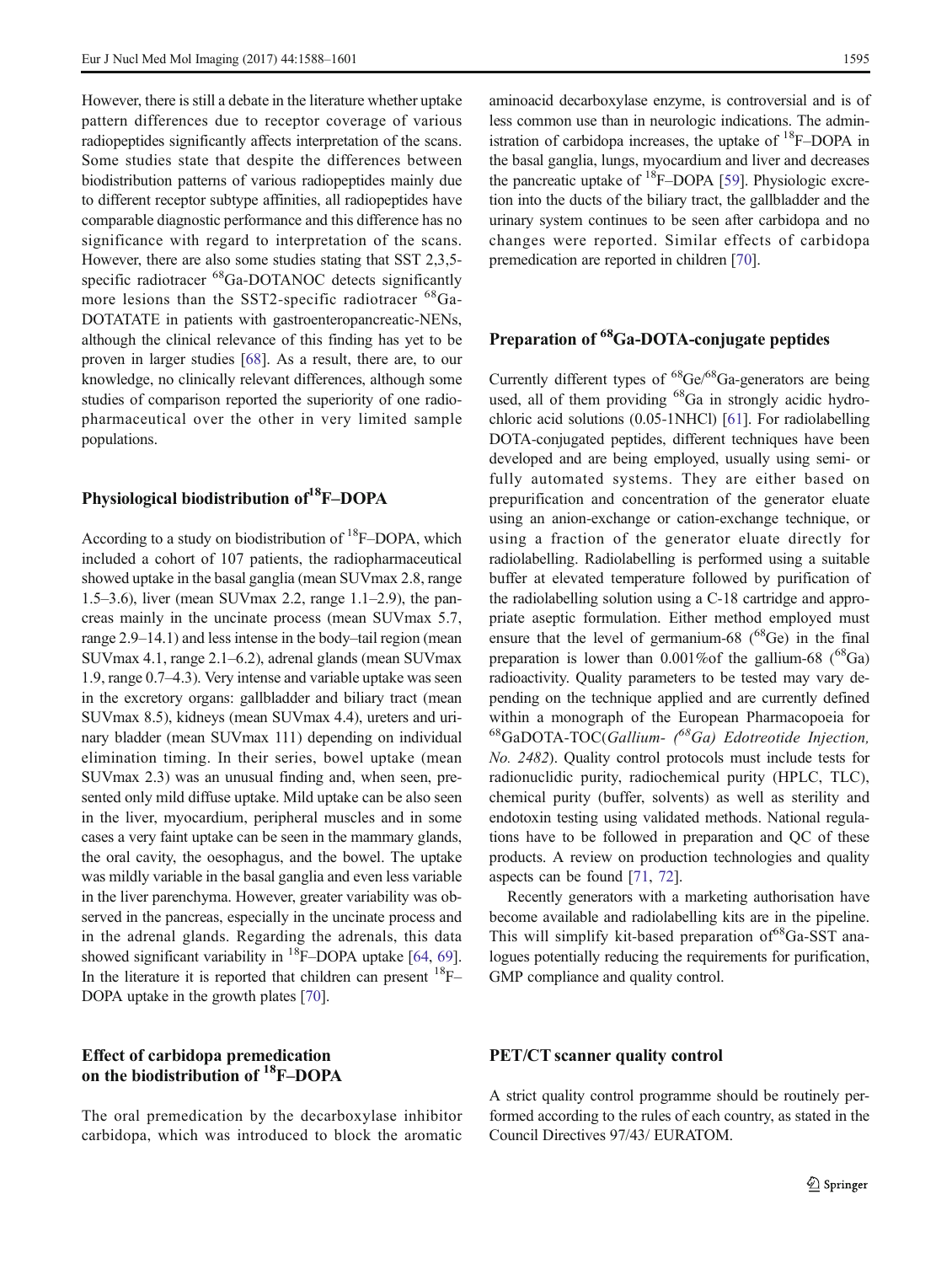### Image acquisition of 68Ga-DOTA conjugate peptides

Data acquisition is performed by means of a dedicated PET/CT scanner with a 3-D mode acquisition. The timing for images acquisition ranges between 45 min after injection and 90 min and varies on the basis of the different analogue that is used. There is not a univocal reference in the literature, but according to the experience of the centres, best results are achieved with image acquisition preferably at 45–60 min for <sup>68</sup>Ga-DOTA-TATE and 60–90 min for <sup>68</sup>Ga-DOTA-TOC or <sup>68</sup>Ga-DOTA-NOC. The acquisition is performed as a whole body scan (from head to middle of the upper leg). Image reconstruction should be performed by an iterative reconstruction algorithm using the system's implementation and settings. Reconstructions may be performed with or without time of flight information, depending on the systems capabilities. When possible, it is recommended to acquire and reconstruct data with time of flight information. Reconstructions should be performed including all regular corrections, such as normalisation, (CT based) attenuation correction, dead time, decay correction and, preferably, model-based scatter correction.

### Image interpretation for 68Ga-DOTA conjugate peptides PET/CT

Normal biodistribution and abnormal accumulation should be visually evaluated by a nuclear medicine physician. Tracer accumulation in structures that do not take up the tracer physiologically or accumulation higher than background activity can be considered to be pathological. Clearly demarcated findings with higher tracer uptake as compared to the liver uptake are classified as definitely positive for enhanced SSTR expression and thus indicative for malignancy. Linear, non-focal intestinal uptake with moderate intensity is considered nonpathological. Pancreas may show variable physiological tracer uptake [[66](#page-13-0)].

#### Interpretation criteria

To evaluate 68Ga-DOTA-conjugate peptides PET/CT studies, the following issues should be taken into consideration:

- Clinical question raised in the request for <sup>68</sup>Ga-DOTAconjugate peptides PET/CT imaging
- & Clinical history of the patient, recent biochemical test results
- Comprehension of the physiological tracer distribution
- Anatomical localisation of the <sup>68</sup>Ga-DOTA-conjugate peptides uptake with corresponding fused CT images;

correlation with other imaging modalities (CT, MRI) is strongly recommended.

- $\cdot$  Intensity of the <sup>68</sup>Ga-DOTA-conjugate peptides uptake (can be expressed semi-quantitatively).
- ${}^{68}$ Ga-DOTA-conjugate peptides may show variable sensitivity in different tumour types, with respect to tumour histology, expression and density of SST receptors and site and size of the lesion(s).
- Causes of false negative results
- Causes of false positive results

### Image interpretation for 18F–DOPA PET/CT

<sup>18</sup>F-DOPA traces a very specific metabolic process and presents non-specific accumulation only to its excretory pathways. In other normal tissues  ${}^{18}F$ –DOPA has minimal uptake and therefore provides good lesion-to-background ratios. Patients who are referred for 18F–DOPA PET/CT have already a clinical suspicion of disease based on their clinical record and on biochemical findings or imaging procedures so they present with a very precise clinical indication. Thus, it is helpful to be a priori aware of what is expected to "be seen" (physiologic pattern and variants), what is "looked for" (a paraganglioma, lesions of medullary thyroid cancer or lesions of midgut-NET, etc.), where it should be localised (locoregional relapse or lymph nodes for MTC, adrenals for suspected pheochromocytoma, pancreas for insulinoma), how it would present (usually focal intense uptake that does not follow the physiologic biodistribution) and what could mask its identification (uptake in excretory organs like gallbladder, pancreas and urinary tract).

A larger variability in  ${}^{18}$ F–DOPA uptake can be seen in the pancreas, especially in the uncinate process that, in some cases, can show very intense uptake. Similarly, uptake by the adrenal glands may be highly variable and this must be taken into consideration to avoid misinterpretation of a normal adrenal as a pheochromocytoma. When  $^{18}F-$ DOPA uptake, even if relatively high, is homogeneous, and usually symmetrical and not associated with morphological alteration on CT imaging, the appearance should be considered as indicating physiological and normal adrenal uptake. No significant or mild diffuse uptake is usually noted in the bowel. As mentioned above, the excretory organs (gallbladder, kidneys and urinary bladder) show a high variability of SUVmax values depending on individual elimination timing and hydration status. The biodistribution data are relatively constant in terms of the intensity of liver uptake. This could be helpful when semiquantitative analyses based on the lesion-to-background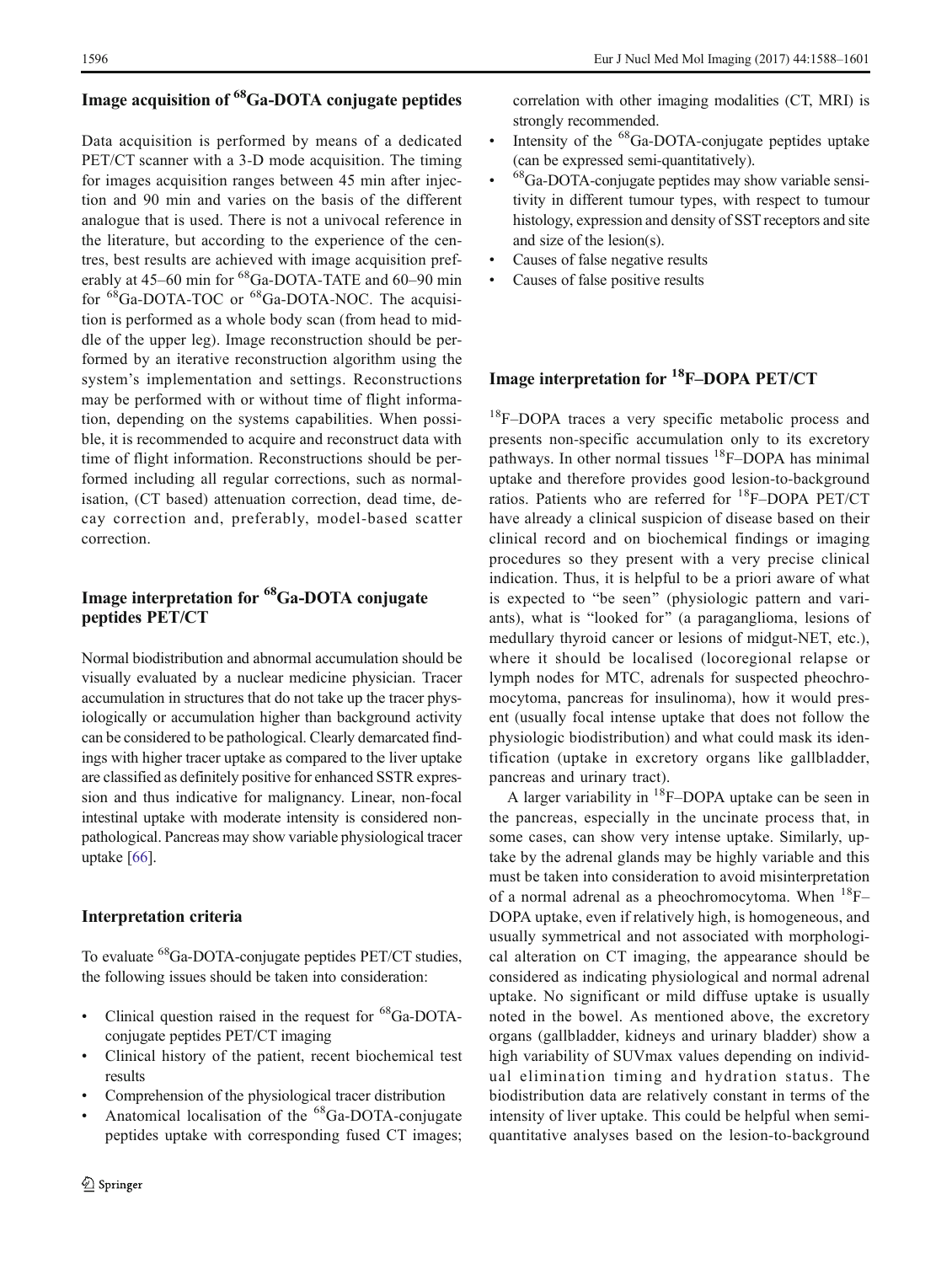ratio are needed: for this purpose, the liver uptake could be regarded as a background parameter.

In the evaluation of the whole body  ${}^{18}$ F–DOPA PET scan any area of focal uptake outside the areas of physiologic distribution of the tracer can be considered as pathological. In suspicion of paragangliomas/pheochromocytomas any nonphysiological extra adrenal focal uptake or asymmetrical adrenal uptake with a concordant enlarged gland or adrenal uptake more intense than that of the liver with a concordant enlarged gland can be considered pathological.

Carbidopa premedication enhances the uptake of  $^{18}$ F-DOPA by paraganglioma lesions and significantly blocks physiologic tracer uptake by the pancreas that can be a potential confounder in the detection of adrenal lesions. Carbidopa premedication in the paediatric population seems to influence <sup>18</sup>F–DOPA distribution in the liver and pancreas in a manner similar to that reported in adults: a clear reduction in the abdominal accumulation of  ${}^{18}$ F–DOPA both to the biliary structures and the excretory system, accompanied by a generalised increase in soft tissue uptake, as well as in the basal ganglia and liver parenchyma.

#### Reporting of the scans

For both <sup>68</sup>Ga-DOTA conjugate peptides and <sup>18</sup>F–DOPA PET/CT imaging, the nuclear medicine physician should record: the clinical question, a concise patient's clinical history, type and date of examination, administered activity and route of administration, CT parameters and dosimetry, relevant medications (patient preparation, previous therapy with cold somatostatin analogues, carbidopa premedication, withdrawal period, chemotherapy, etc.), laboratory and other imaging studies results.

#### The report should describe

- 1. The procedure (the type of <sup>68</sup>Ga-DOTA-conjugate peptide and its administered activity, the administered activity of <sup>18</sup>F–DOPA, acquisition time, duration of imaging, the area imaged).
- 2. The findings (site and size of the lesion(s), uptake intensity, SUVmax, etc.)
- 3. Comparative data (the findings should be related to previous PET/CT scans performed with the same tracer or to <sup>18</sup>FDG PET/CT, if performed, or to results of other imaging modalities, when appropriate).
- 4. Interpretation: a clear diagnosis should be made if possible, accompanied –when appropriate– by a description of the study limitations (potential causes of false negative or false positive results). Additional diagnostic examinations or an adequate follow-up should be suggested, when required.

### Common pitfalls for 68Ga-DOTA conjugate peptides PET/CT

- & Intense accumulation of radioactivity is seen in the spleen (and accessory spleens if present), kidneys and pituitary. Accumulation in the liver can be compared to the intensity of the spleen. The thyroid and salivary glands are (mostly) faintly visible. Adrenals also are visible.
- & Additionally, variable tracer uptake is frequently found in the head of the pancreas.
- Contamination with urine of clothes and/or skin may cause false positive images.
- Somatostatin analogue such as octreotide therapy or the endogenous production of somatostatin (by the tumour) may interfere with tumour detection (reducing or enhancing tumour detectability).
- Variable tumour differentiation and heterogeneous expression of SSTR may influence the affinity for <sup>68</sup>Ga-DOTAconjugate peptides and thereby diagnostic performance.
- False negative findings may be due to lesion dedifferentiation or small size.
- False positive findings on <sup>68</sup>Ga-DOTA-conjugate peptides PET/CT:Uptake is not only specific for malignant tumours but can be encountered in the presence of activated lymphocytes (that can express SRS) at sites of inflammation/ infection.

## Common pitfalls for 18F–DOPA PET/CT

Intense focal uptake of the tracer in the gallbladder, and in some cases the common bile tract, can mimic an intestinal tumour or an hepatic metastasis by a NEN primary and has already been reported as a possible pitfall [\[73\]](#page-13-0). In this case the knowledge of the normal biodistribution of the tracer and its physiological excretion through the biliary route and, of course, the correlative CT images of the PET/CT can easily help the "reader" identify the site of the uptake as physiologic activity in the gallbladder or the biliary path.

Urinary excretion is the major excretion route of the tracer, and it can be the cause of several pitfalls. The intense uptake of the tracer in the kidneys could "mask" a pathologic uptake in the tail of the pancreas (left kidney); the activity in the right kidney interferes less with the head of the pancreas. Moreover, uptake in the kidneys could hide a pathologic uptake of the adrenals, especially in patients with dilatation of the superior caliceal groups or who present just an accumulation of the tracer within the superior intrarenal urinary path. Uptake in the ureters, even if less intense and usually with a "spotting" appearance could resemble pathologic abdominal uptake in the bowel or in lymph nodes. The bladder, even if it presents a very intense accumulation of the tracer, is less interfering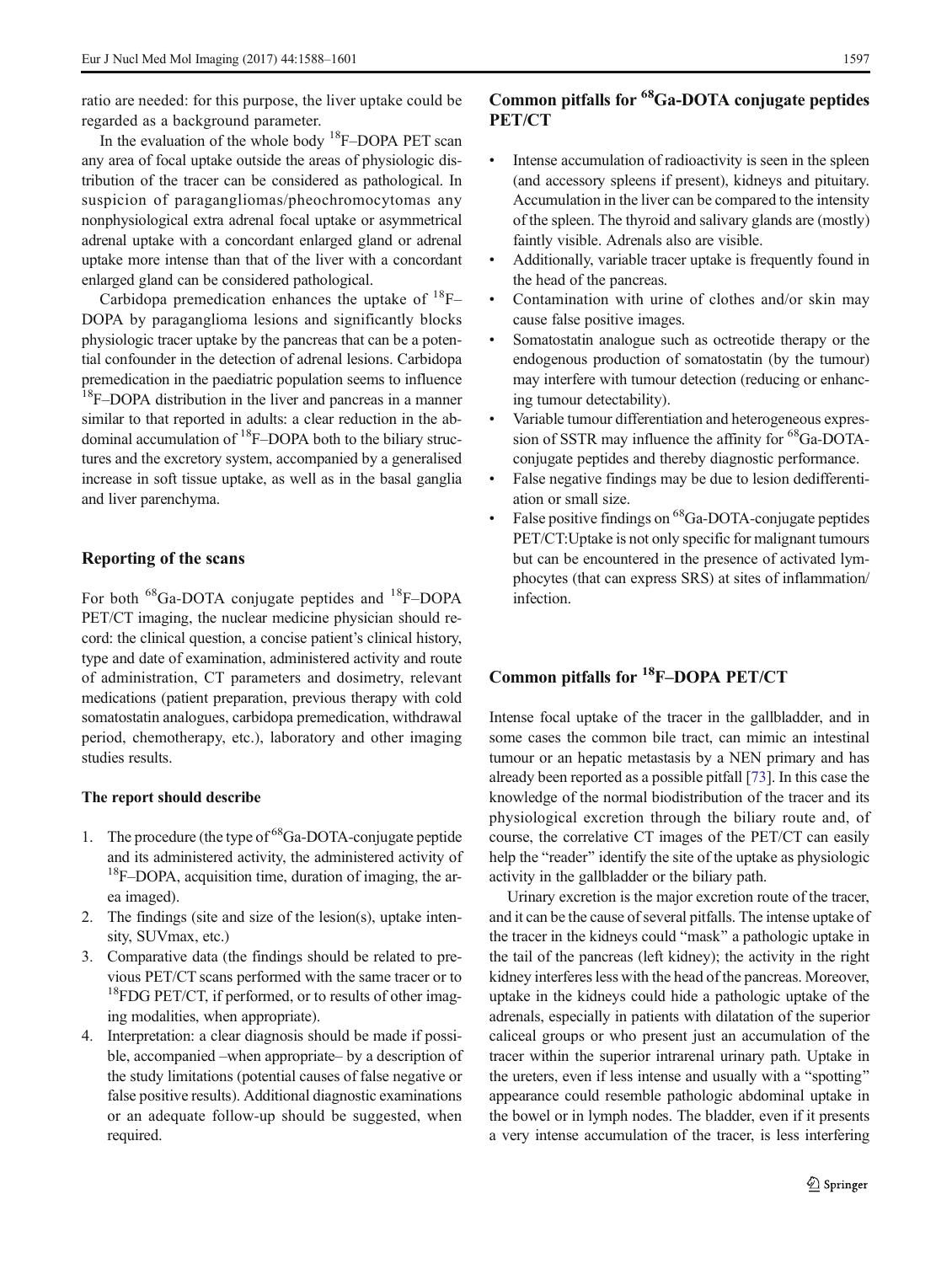since usually a PET scan starts with an empty bladder. In all cases in addition to the knowledge of the possible physiologic accumulation of the tracer, and always in relation to the clinical suspicion, the low dose CT images for the attenuation correction of the multimodalityPET/CT scanners offer the most important help since they can precisely localise the anatomical counterpart of the uptake. Also in case of interpretative doubts, the tracer (half life of 110 min) offers the possibility to acquire late images after diuretic administration or after ambulation and hydration that could alter the appearance of the uptake and help discriminating between pathologic/ physiologic.

The physiologically intense and very variable uptake in the pancreas can lead to two possible pitfalls: on the one hand, uptake in the pancreas, especially in the uncinate process, can be confused as a para-aortic pathologic lesion (false positive) and on the other, pancreas can contain a genuine lesion with the same uptake intensity not identified as pathologic by  ${}^{18}F-$ DOPA (false negative). Moreover, physiologic pancreatic uptake is a potential limitation of  ${}^{18}$ F–DOPA PET in the detection of adrenal lesions; in these cases premedication with carbidopa prevents masking of a possible lesion by blocking the pancreatic uptake. Moreover, carbidopa as mentioned before not only "cleans" the vision in the peripancreatic region but also increases the uptake in the lesions, which can be more easily identified.

The utility of  $^{18}$ F–DOPA PET/CT in adult patients with hyperinsulinemic hypoglycemia can be cumbersome, since there are few differences between pathologic or nonpathologic areas of the pancreas which show a very variable physiologic uptake of the tracer. Moreover, premedication with carbidopa could lead to another possible methodological pitfall when considering patients with hyperinsulinemic hypoglycemia since carbidopa (a peripheral AADC inhibitor) decreases the whole pancreatic uptake decreasing also the lesion to background ratio [\[74\]](#page-13-0). Disappearance of  $^{18}$ F–DOPA focal pancreatic hot spots has been reported after premedication with carbidopa in patients with hyperinsulinemic hypoglycaemia [\[60,](#page-12-0) [70,](#page-13-0) [74\]](#page-13-0).

#### Pitfalls related to the pathology

Some possible sources of false-negative results of 18F–DOPA PET/CT can be related to factors such as the small size of the lesion or tumour dedifferentiation. Genetic factors may also affect the 18F–DOPA uptake in paraganglioma. Succinate dehydrogenase B-subunit (SDHB) gene mutations may result in extra-adrenal paraganglioma for which  $^{18}$ F–DOPA PET shows a lower sensitivity than for non-SDHB-related lesions [\[59\]](#page-12-0). On the other hand the high specificity of  ${}^{18}F$ –DOPA PET and PET/CT, explained by the fact that only neuroendocrine cells are able to take up, decarboxylate and store amino acids and their amines, leads to few false-positive  $^{18}$ F–DOPA PET findings.

Koopmans et al. studied prospectively 53 patients with carcinoid tumour, and they recorded a patient-based sensitivity of 100%, region-based of 95% and lesion-based 96% better than CT, SRS and combined CT/SRS, and they do not report any false positive cases [[75\]](#page-13-0).

In a meta-analysis on MTC, some authors report that false positive findings with 18F–DOPA are uncommon, on the other hand false, negative results could be probably related to small MTC lesions or to dedifferentiation. In fact, comparative analysis between <sup>18</sup>F–DOPA and <sup>18</sup>F–FDG have shown better results with 18F–DOPA in terms of sensitivity and specificity. These PET radiopharmaceuticals reflect two different metabolic pathways and seem to have a complementary role in recurrent MTC; a higher  $^{18}$ F–DOPA uptake is related to a higher degree of cell differentiation, whereas a higher  $^{18}$ F-FDG uptake is related to a poor differentiation/dedifferentiation. Based on literature findings, the diagnostic performance of 18F–DOPA in recurrent MTC improved in patients with higher serum calcitonin levels [\[76,](#page-13-0) [77](#page-13-0)]. High levels of calcitonin and negative  ${}^{18}$ F–DOPA PET could depend on the small size of the recurrence. High levels of CEA and negative <sup>18</sup>F-DOPA PET could depend on dedifferentiation of the tumour and its inability to uptake  ${}^{18}$ F–DOPA, so  ${}^{18}$ F–FDG would be the radiopharmaceutical of choice.

#### Technical pitfalls

PET/CT represents a major technologic advance, consisting of two complementary modalities, which provide both functional and anatomic information and whose combined strength tends to overcome their respective weaknesses. With combined PET/CT, the superimposition of the precise structural findings provided by CT allows an accurate correlation of the radiotracer activity seen at PET with the correct anatomic or pathologic equivalent. When attenuation correction is based on the CT images, there is a potential risk of overestimating the true activity of the tracer such as in case of photopenic areas corresponding to high density structures at CT (metallic implants, surgical clips, barium) [\[78\]](#page-13-0).

Another possible pitfall can be caused by misregistration between PET and CT images, thus a superimposition of radiotracer activity on the wrong anatomic structure seen at CT, which can be due to breathing, patient motion, bowel motility, etc., and can cause false-positive or false-negative PET findings.

#### Compliance with ethical standards

Funding None.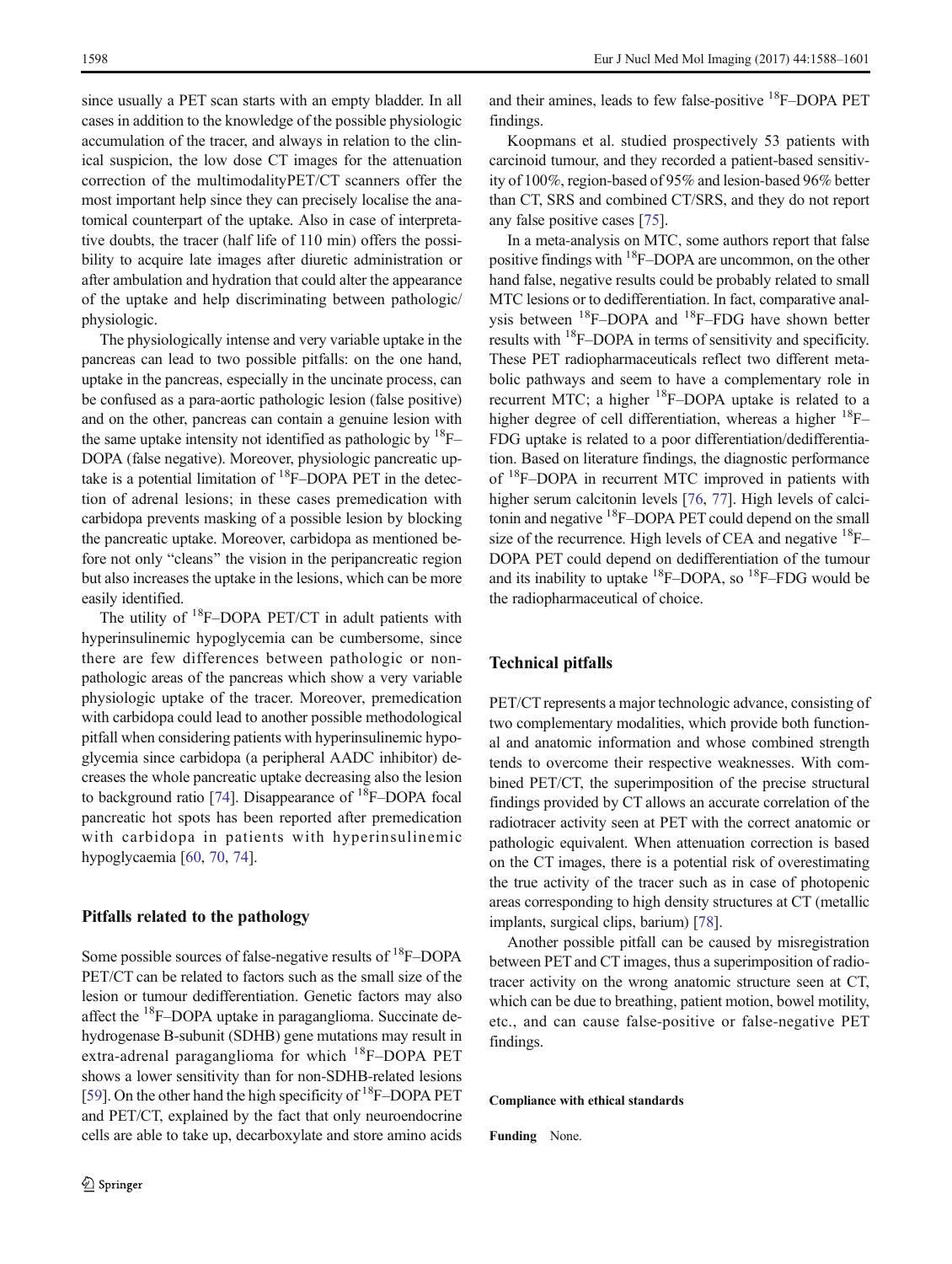<span id="page-11-0"></span>Conflict of interest The authors declare that they have no conflict of interest.

Ethical approval This article does not contain any studies with human participants or animals performed by any of the authors.

#### **References**

- 1. Bombardieri E, Maccauro M, De Deckere E, Savelli G, Chiti A. Nuclear medicine imaging of neuroendocrine tumours. Ann Oncol. 2001;12(Suppl 2):S51–61.
- 2. Olsen JO, Pozderac RV, Hinkle G, Hill T, O'Dorisio TM, Schirmer WJ, et al. Somatostatin receptor imaging of neuroendocrine tumors with indium-111 pentetreotide (Octreoscan). Semin Nucl Med. 1995;25:251–61.
- 3. Briganti V, Sestini R, Orlando C, Bernini G, La Cava G, Tamburini A, et al. Imaging of somatostatin receptors by indium-111 pentetreotide correlates with quantitative determination of somatostatin receptor type 2 gene expression in neuroblastomatumors. Clin Cancer Res. 1997;3:2385–91.
- 4. Chiti A, Briganti V, Fanti S, Monetti N, Masi R, Bombardieri E. Results and potential of somatostatin receptor imaging in gastroenteropancreatic tract tumours. Q J Nucl Med. 2000;44:42–9.
- 5. Chiti A, Fanti S, Savelli G, Romeo A, Bellanova B, Rodari M, et al. Comparison of somatostatin receptor imaging, computed tomography and ultrasound in the clinical management of neuroendocrine gastro-entero-pancreatic tumours. Eur J Nucl Med. 1998;25:1396– 403.
- 6. Krenning EP, Kwekkeboom DJ, Bakker WH, Breeman WA, Kooij PP, Oei HY, et al. Somatostatin receptor scintigraphy with [111In-DTPA-D-Phe1]- and [123I-Tyr3]-octreotide: the Rotterdam experience with more than 1000 patients. Eur J Nucl Med. 1993;20:716– 31.
- 7. Seregni E, Chiti A, Bombardieri E. Radionuclide imaging of neuroendocrine tumours: biological basis and diagnostic results. Eur J Nucl Med. 1998;25:639–58.
- 8. Jamar F, Fiasse R, Leners N, Pauwels S. Somatostatin receptor imaging with indium-111-pentetreotide in gastroenteropancreatic neuroendocrine tumors: safety, efficacy and impact on patient management. J Nucl Med. 1995;36:542–9.
- 9. Lebtahi R, Cadiot G, Sarda L, Daou D, Faraggi M, Petegnief Y, et al. Clinical impact of somatostatin receptor scintigraphy in the management of patients with neuroendocrine gastroenteropancreatictumors. J Nucl Med. 1997;38:853–8.
- 10. Kowalski J, Henze M, Schuhmacher J, Maecke HR, Hofmann M, Haberkorn U. Evaluation of positron emission tomography imaging using [68Ga]-DOTA-D-Phe1 Tyr3-octreotide in comparison to [111In]-DTPAOC SPECT. First results in patients with neuroendocrine tumors. Mol Imaging Biol. 2003;5:42–8.
- 11. Reubi JC, Waser B. Concomitant expression of several peptide receptors in neuroendocrine tumors: molecular basis for in vivo multireceptor tumour targeting. Eur J Nucl Med Mol Imaging. 2003;30:781–93.
- 12. Buchmann I, Henze M, Engelbrecht S, Eisenhut M, Runz A, Schäfer M, et al. Comparison of 68Ga-DOTATOC PET and 111In-DTPAOC (Octreoscan) SPECT in patients with neuroendocrine tumours. Eur J Nucl Med Mol Imaging. 2007;34:1617–26.
- 13. Hofmann M, Maecke H, Börner R, Weckesser E, Schöffski P, Oei L, et al. Biokinetics and imaging with the somatostatin receptor PET radioligand (68)Ga-DOTATOC: preliminary data. Eur J Nucl Med. 2001;28:1751–7.
- 14. Wild D, Schmitt JS, Ginj M, Mäcke HR, Bernard BF, Krenning E, et al. DOTA-NOC, a high-affinity ligand of somatostatin receptor

subtypes 2, 3 and 5 for labelling with various radiometals. Eur J Nucl Med Mol Imaging. 2003;30:1338–47.

- 15. Campana D, Ambrosini V, Pezzilli R, Fanti S, Labate AM, Santini D, et al. Standardized uptake values of 68Ga-DOTANOC PET: a promising prognostic tool in neuroendocrine tumors. J Nucl Med. 2010;51:353–9.
- 16. Gabriel M, Decristoforo C, Kendler D, Dobrozemsky G, Heute D, Uprimny C, et al. 68Ga-DOTA-Tyr3-octreotide PET in neuroendocrine tumors: comparison with somatostatin receptor scintigraphy and CT. J Nucl Med. 2007;48:508–18.
- 17. Reubi JC. Peptide receptors as molecular targets for cancer diagnosis and therapy. Endocr Rev. 2003;24:389–427.
- 18. Putzer D, Kroiss A, Waitz D, Gabriel M, Traub-Weidinger T, Uprimny C, et al. Somatostatin receptor PET in neuroendocrine tumours: (68)Ga-DOTA (0),Tyr (3)-octreotide versus (68)Ga-DOTA (0)-lanreotide. Eur J Nucl Med Mol Imaging. 2013;40: 364–72.
- 19. Pfeifer A, Knigge U, Mortensen J, Oturai P, Berthelsen AK, Loft A, et al. Clinical PET of neuroendocrine tumors using 64Cu-DOTATATE: first-in-humans study. J Nucl Med. 2012;53:1207–15.
- Binderup T, Knigge U, Mellon Mogensen A, Palnaes Hansen C, Kjaer A. Quantitative gene expression of somatostatin receptors and noradrenaline transporter underlying scintigraphic results in patients with neuroendocrine tumors. Neuroendocrinology. 2008;87:223–32.
- 21. Wang X, Fani M, Schulz S, Rivier J, Reubi JC, Maecke HR. Comprehensive evaluation of a somatostatin-based radiolabelled antagonist for diagnostic imaging and radionuclide therapy. Eur J Nucl Med Mol Imaging. 2012;39:1876–85.
- 22. Virgolini I, Innsbruck Team. Peptide receptor radionuclide therapy (PRRT): clinical significance of re-treatment? Eur J Nucl Med Mol Imaging. 2015;42:1949–54.
- 23. Kauhanen S, Seppänen M, Ovaska J, Minn H, Bergman J, Korsoff P, et al. The clinical value of [18F]fluoro-dihydroxyphenylalanine positron emission tomography in primary diagnosis, staging, and restaging of neuroendocrine tumors. Endocr Relat Cancer. 2009;16: 255–65.
- 24. Fröberg AC, de Jong M, Nock BA, Breeman WA, Erion JL, Maina T, et al. Comparison of three radiolabelled peptide analogues for CCK-2 receptor scintigraphy in medullary thyroid carcinoma. Eur J Nucl Med Mol Imaging. 2009;36:1265–72.
- 25. Gotthardt M, Béhé MP, Beuter D, Battmann A, Bauhofer A, Schurrat T, et al. Improved tumour detection by gastrin receptor scintigraphy in patients with metastasised medullary thyroid carcinoma. Eur J Nucl Med Mol Imaging. 2006;33:1273–9.
- 26. Gotthardt M, Béhé MP, Grass J, Bauhofer A, Rinke A, Schipper ML, et al. Added value of gastrin receptor scintigraphy in comparison to somatostatin receptor scintigraphy in patients with carcinoids and other neuroendocrine tumours. Endocr Relat Cancer. 2006;13:1203–11.
- 27. Pawlak D, Rangger C, KolencPeitl P, Garnuszek P, Maurin M, Ihli L, et al. From preclinical development to clinical application: kit formulation for radiolabelling the minigastrin analogue CP04 with in-111 for a first-in-human clinical trial. Eur J Pharm Sci. 2016;85:  $1-9.$
- 28. Binderup T, Knigge U, Loft A, Federspiel B, Kjaer A. 18Ffluorodeoxyglucose positron emission tomography predicts survival of patients with neuroendocrine tumors. Clin Cancer Res. 2010;16:978–85.
- 29. Woltering EA, Bergsland EK, Beyer DT. Neuroendocrine Tumors of the Stomach. American Joint Committee on Cancer 2017. In: Amin MB editor. AJCC Cancer Staging Manual. Eighth Edition. Springer 2017: 351–359. doi: [10.1007/978-3-319-40618-3\\_30](http://dx.doi.org/10.1007/978-3-319-40618-3_30).
- 30. Nilica B, Waitz D, Stevanovic V, Uprimny C, Kendler D, Buxbaum S, et al. Direct comparison of 68Ga-DOTA-TOC and 18F-FDG PET/CT in the follow-up of patients with neuroendocrine tumour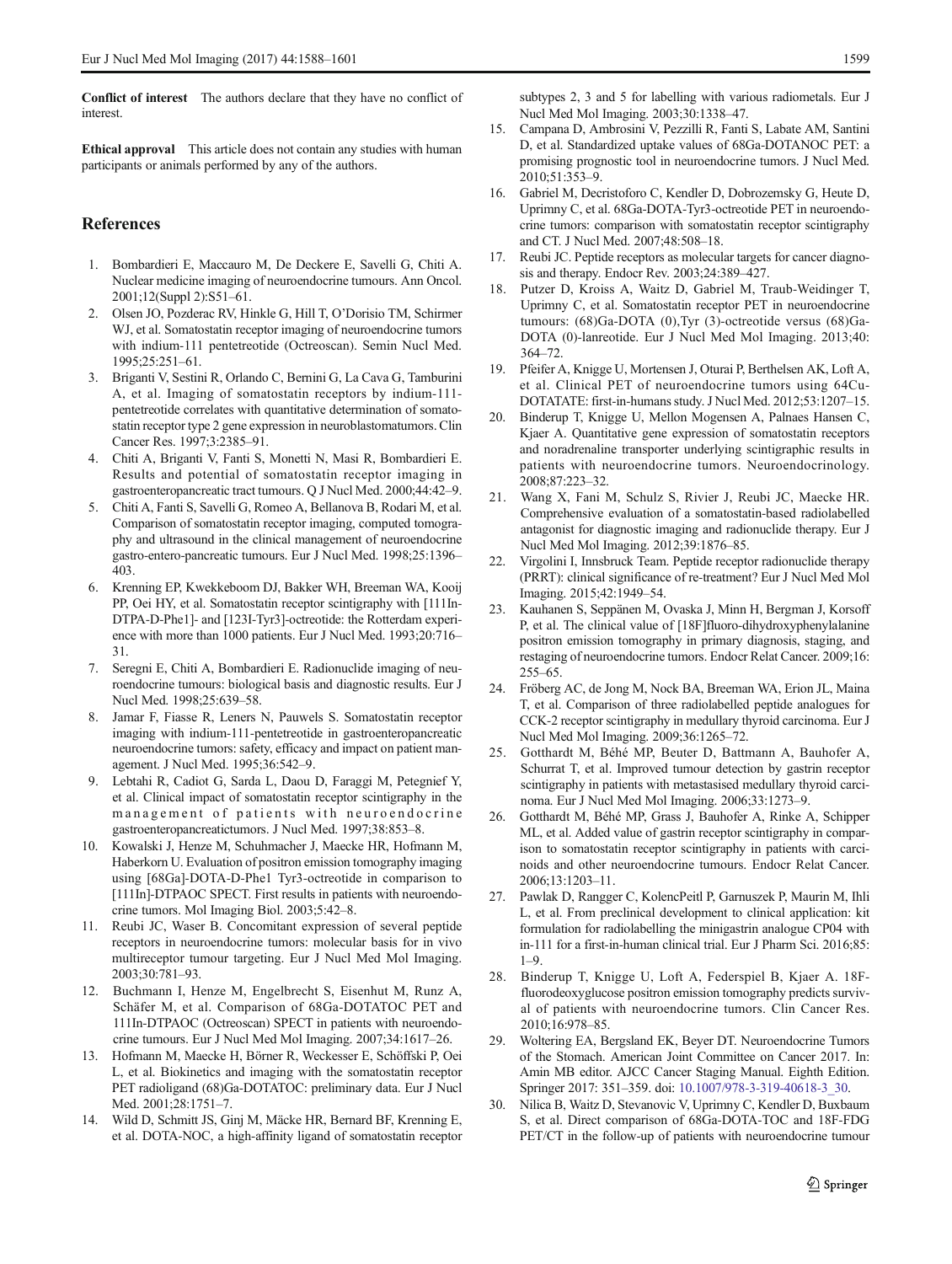<span id="page-12-0"></span>treated with the first full peptide receptor radionuclide therapy cycle. Eur J Nucl Med Mol Imaging. 2016;43:1585–92.

- 31. Ambrosini V, Marzola MC, Rubello D, Fanti S. (68)Ga-somatostatin analogues PET and (18)F-DOPA PET in medullary thyroid carcinoma. Eur J Nucl Med Mol Imaging. 2010;37:46–8.
- 32. Conry BG, Papathanasiou ND, Prakash V, Kayani I, Caplin M, Mahmood S, Bomanji JB. Comparison of (68)Ga-DOTATATE and (18)F-fluorodeoxyglucose PET/CT in the detection of recurrent medullary thyroid carcinoma. Eur J Nucl Med Mol Imaging. 2010;37:49–57.
- 33. Kayani I, Bomanji JB, Groves A, Conway G, Gacinovic S, Win T, et al. Functional imaging of neuroendocrine tumors with combined PET/CT using 68Ga-DOTATATE (DOTA-DPhe1,Tyr3-octreotate) and 18F-FDG. Cancer. 2008;112:2447–55.
- 34. Ambrosini V, Tomassetti P, Castellucci P, Campana D, Montini G, Rubello D, et al. Comparison between 68Ga-DOTA-NOC and 18F-DOPA PET for the detection of gastro-entero-pancreatic and lung neuroendocrine tumours. Eur J Nucl Med Mol Imaging. 2008;35: 1431–8.
- 35. Fanti S, Ambrosini V, Tomassetti P, Castellucci P, Montini G, Allegri V, et al. Evaluation of unusual neuroendocrine tumours by means of 68Ga-DOTA-NOC PET. Biomed Pharmacother. 2008;62: 667–71.
- 36. Kayani I, Conry BG, Groves AM, Win T, Dickson J, Caplin M, Bomanji JB. A comparison of 68Ga-DOTATATE and 18F-FDG PET/CT in pulmonary neuroendocrine tumors. J Nucl Med. 2009;50:1927–32.
- 37. Ambrosini V, Castellucci P, Rubello D, Nanni C, Musto A, Allegri V, et al. 68Ga-DOTA-NOC: a new PET tracer for evaluating patients with bronchial carcinoid. Nucl Med Commun. 2009;30:281– 6.
- 38. Schartinger VH, Dudás J, Decristoforo C, Url C, Schnabl J, Göbel G, et al. <sup>68</sup>Ga-DOTA<sup>0</sup>-Tyr<sup>3</sup>-octreotide positron emission tomography in head and neck squamous cell carcinoma. Eur J Nucl Med Mol Imaging. 2013;40:1365–72.
- 39. Henze M, Dimitrakopoulou-Strauss A, Milker-Zabel S, Schuhmacher J, Strauss LG, Doll J, et al. Characterization of 68Ga-DOTA-D-Phe1-Tyr3-octreotide kinetics in patients with meningiomas. J Nucl Med. 2005;46:763–9.
- 40. Nanni C, Fantini L, Nicolini S, Fanti S. Non FDG PET. Clin Radiol. 2010;65:536–48.
- 41. Chen W. Clinical applications of PET in brain tumors. J Nucl Med. 2007;48:1468–81.
- 42. Kauhanen S, Seppänen M, Minn H, Gullichsen R, Salonen A, Alanen K, et al. Fluorine-18-L-dihydroxyphenylalanine (18F-DOPA) positron emission tomography as a tool to localize an insulinoma or beta-cell hyperplasia in adult patients. J Clin Endocrinol Metab. 2007;92:1237–44.
- 43. Traub-Weidinger T, Putzer D, von Guggenberg E, Dobrozemsky G, Nilica B, Kendler D, et al. Multiparametric PET imaging in thyroid malignancy characterizing tumour heterogeneity: somatostatin receptors and glucose metabolism. Eur J Nucl Med Mol Imaging. 2015;42:1995–2001.
- 44. Prasad V, Ambrosini V, Hommann M, Hoersch D, Fanti S, Baum RP. Detection of unknown primary neuroendocrine tumours (CUP-NET) using (68)Ga-DOTA-NOC receptor PET/CT. Eur J Nucl Med Mol Imaging. 2010;37:67–77.
- 45. Putzer D, Gabriel M, Henninger B, Kendler D, Uprimny C, Dobrozemsky G, et al. Bone metastases in patients with neuroendocrine tumor: 68Ga-DOTA-Tyr3-octreotide PET in comparison to CT and bone scintigraphy. J Nucl Med. 2009;50:1214–21.
- 46. Ambrosini V, Nanni C, Zompatori M, Campana D, Tomassetti P, Castellucci P, et al. (68)Ga-DOTA-NOC PET/CT in comparison with CT for the detection of bone metastasis in patients with neuroendocrine tumours. Eur J Nucl Med Mol Imaging. 2010;37:722–7.
- 47. Ugur O, Kothari PJ, Finn RD, Zanzonico P, Ruan S, Guenther I, et al. Ga-66 labeledsomatostatin analogue DOTA-DPhe1-Tyr3 octreotide as a potential agent for positron emission tomography imaging and receptor mediated internal radiotherapy of somatostatin receptor positive tumors. Nucl Med Biol. 2002;29:147–57.
- 48. Gabriel M, Oberauer A, Dobrozemsky G, Decristoforo C, Putzer D, Kendler D, et al. 68Ga-DOTA-Tyr3-octreotide PET for assessing response to somatostatin-receptor-mediated radionuclide therapy. J Nucl Med. 2009;50:1427–34.
- 49. Öksüz MÖ, Winter L, Pfannenberg C, Reischl G, Müssig K, Bares R, Dittmann H. Peptide receptor radionuclide therapy of neuroendocrine tumorswith(90)Y-DOTATOC: is treatment response predictable by pre-therapeutic uptake of(68)Ga-DOTATOC? Diagn Interv Imaging. 2014;95:289–300.
- 50. Virgolini I, Ambrosini V, Bomanji JB, Baum RP, Fanti S, Gabriel M, et al. Procedureguidelinesfor PET/CT tumourimagingwith 68Ga-DOTA-conjugated peptides: 68Ga-DOTA-TOC, 68Ga-DOTA-NOC, 68Ga-DOTA-TATE. Eur J Nucl Med Mol Imaging. 2010;37:2004–10.
- 51. Velikyan I, Sundin A, Eriksson B, Lundqvist H, Sörensen J, Bergström M, Långström B. In vivo binding of [68Ga]- DOTATOC to somatostatin receptors in neuroendocrine tumoursimpact of peptide mass. Nucl Med Biol. 2010;37:265–75.
- 52. Ezziddin S, Lohmar J, Yong-Hing CJ, Sabet A, Ahmadzadehfar H, Kukuk G, et al. Does the pretherapeutictumor SUV in 68Ga DOTATOC PET predict the absorbed dose of 177Lu octreotate? Clin Nucl Med. 2012;37:e141–7.
- 53. Machado JS, Beykan S, Herrmann K, Lassmann M. Recommendedadministeredactivitiesfor (68)Ga-labelled peptides in paediatricnuclearmedicine. Eur J Nucl Med Mol Imaging. 2016;43:2036–9.
- 54. Hartmann H, Zöphel K, Freudenberg R, Oehme L, Andreeff M, Wunderlich G, et al. Radiation exposure of patients during 68Ga-DOTATOC PET/CT examinations. Nuklearmedizin. 2009;48:201– 7.
- 55. Pettinato C, Sarnelli A, Di Donna M, Civollani S, Nanni C, Montini G, et al. 68Ga-DOTANOC: biodistribution and dosimetry in patients affected by neuroendocrine tumors. Eur J Nucl Med Mol Imaging. 2008;35:72–9.
- 56. Walker RC, Smith GT, Liu E, Moore B, Clanton J, Stabin M. Measured human dosimetry of 68Ga-DOTATATE. J Nucl Med. 2013;54:855–60.
- 57. Koopmans KP, Groot JW, Plukker JT, de Vries EG, Kema IP, Sluiter WJ, et al. 18F-dihydroxyphenylalanine PET in patients with biochemical evidence of medullary thyroid cancer: relation to tumor differentiation. J Nucl Med. 2008;49:524–31.
- 58. Eriksson B, Orlefors H, Oberg K, Sundin A, Bergström M, Långström B. Developments in PET for the detection of endocrine tumours. Best Pract Res Clin Endocrinol Metab. 2005;19:311–24.
- 59. Timmers HJ, Hadi M, Carrasquillo JA, Chen CC, Martiniova L, Whatley M, et al. The effects of carbidopa on uptake of 6-18F-Fluoro-L-DOPA in PET of pheochromocytoma and extraadrenal abdominal paraganglioma. J Nucl Med. 2007;48:1599–606.
- 60. Ribeiro MJ, De Lonlay P, Delzescaux T, Boddaert N, Jaubert F, Bourgeois S, et al. Characterization of hyperinsulinism in infancy assessed with PET and 18F-fluoro-L-DOPA. J Nucl Med. 2005;46: 560–6.
- 61. Kauhanen S, Seppänen M, Nuutila P. Premedication with carbidopa masks positive finding of insulinoma and beta-cell hyperplasia in [(18)F]-dihydroxy-phenyl-alanine positron emission tomography. J Clin Oncol. 2008;26:5307–8. author reply 5308–9
- 62. Imperiale A, Bahougne T, Goichot B, Bachellier P, Taïeb D, Namer IJ. Dynamic 18F-FDOPA PET findings after carbidopa premedication in 2 adult patients with insulinoma-related hyperinsulinemichypoglycemia. Clin Nucl Med. 2015;40:682–4.